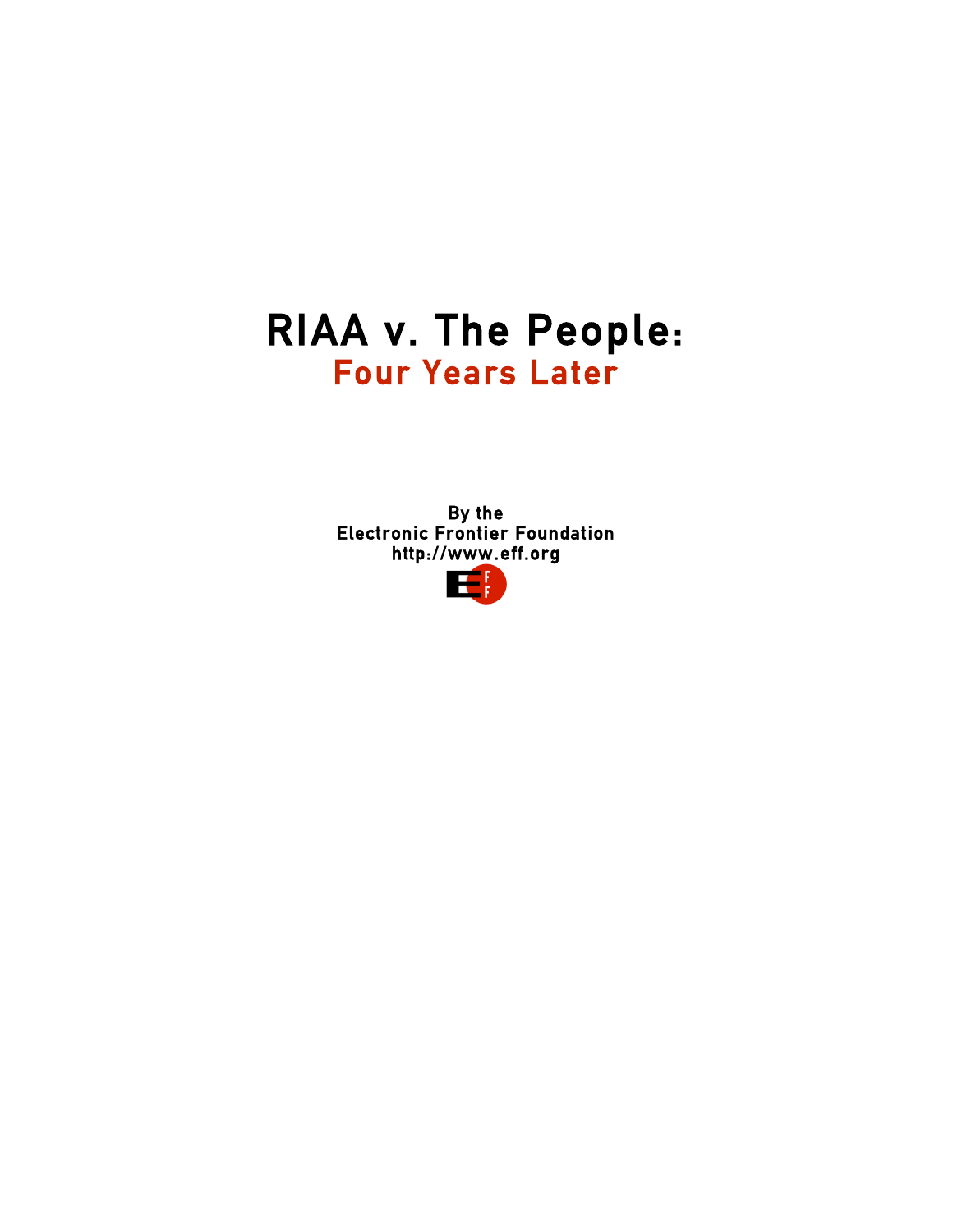On September 8, 2003, the recording industry sued 261 American music fans for sharing songs on peer-to-peer (P2P) file sharing networks, kicking off an unprecedented legal campaign against its own customers.<sup>1</sup> Four years later, the recording industry has filed, settled, or threatened, legal actions against well over  $20,000$  individuals.<sup>2</sup> The targets are not commercial copyright pirates. They are children, grandparents, single mothers, college professors—a random assortment of the tens of millions of American music fans using P2P networks. <sup>3</sup> The industry shows no signs of slowing its lawsuit campaign, with the members of the Recording Industry Association of America (RIAA) filing hundreds of new lawsuits each month<sup>4</sup> including, most recently, 400 per month targeted against college students.<sup>5</sup>

The lawsuits, however, are not working. Today downloading from P2P networks is more popular than ever, despite the widespread public awareness of lawsuits. At the same time, the lawsuit campaign has enriched only lawyers, rather than compensating artists for file sharing. One thing has become clear: suing music fans is no answer to the P2P dilemma.

## **I. Prelude: Sue the Technology.**

The music industry initially responded to P2P file sharing as they have often responded to disruptive innovations in the past: they loosed the lawyers on the innovators, in hopes of smothering the technology in its infancy. Beginning with the December 1999 lawsuit against Napster, the recording industry has sued major P2P technology companies one after the other: Scour, Aimster, AudioGalaxy, Morpheus, Grokster, Kazaa, iMesh, and LimeWire. <sup>6</sup> This despite the fact that these same technologies were also being used for non-infringing purposes, including sharing of authorized songs, live concert recordings, public domain works, movie trailers, and video games.

The legal attacks on P2P technologies led to victories in the courts.<sup>7</sup> But as it was winning the legal battles, the recording industry was losing the war. After Napster was shut down, new networks quickly appeared. Napster was replaced by Aimster and AudioGalaxy, which were then in turn supplanted by Morpheus and Kazaa, which were in turn eclipsed by eDonkey and Bit Torrent. <sup>8</sup> The number of filesharers, as well as the number of P2P software applications, has kept growing, despite the recording industry's early courtroom victories. Today, P2P networks that rely on open protocols and open source software continue to flourish independently of any particular software vendor. In addition, music fans have been turning to new so-called "darknet" solutions, such as swapping iPods, burning CD-Rs, modifying Apple's iTunes software to permit downloading of other users' libraries, <sup>9</sup> and extending the Firefox Web browser to facilitate file sharing.<sup>10</sup>

The recording industry, bolstered by the June 2005 Supreme Court decision in *MGM v. Grokster,* continues to use legal threats to intimidate P2P technology companies.<sup>11</sup> Several P2P software companies have bowed to the legal pressure and announced intentions to make an effort to "filter" infringing material from their networks, including iMesh, BearShare and Kazaa. But the "filters" have proven ineffective because "filtered" P2P applications have been quickly replaced by new,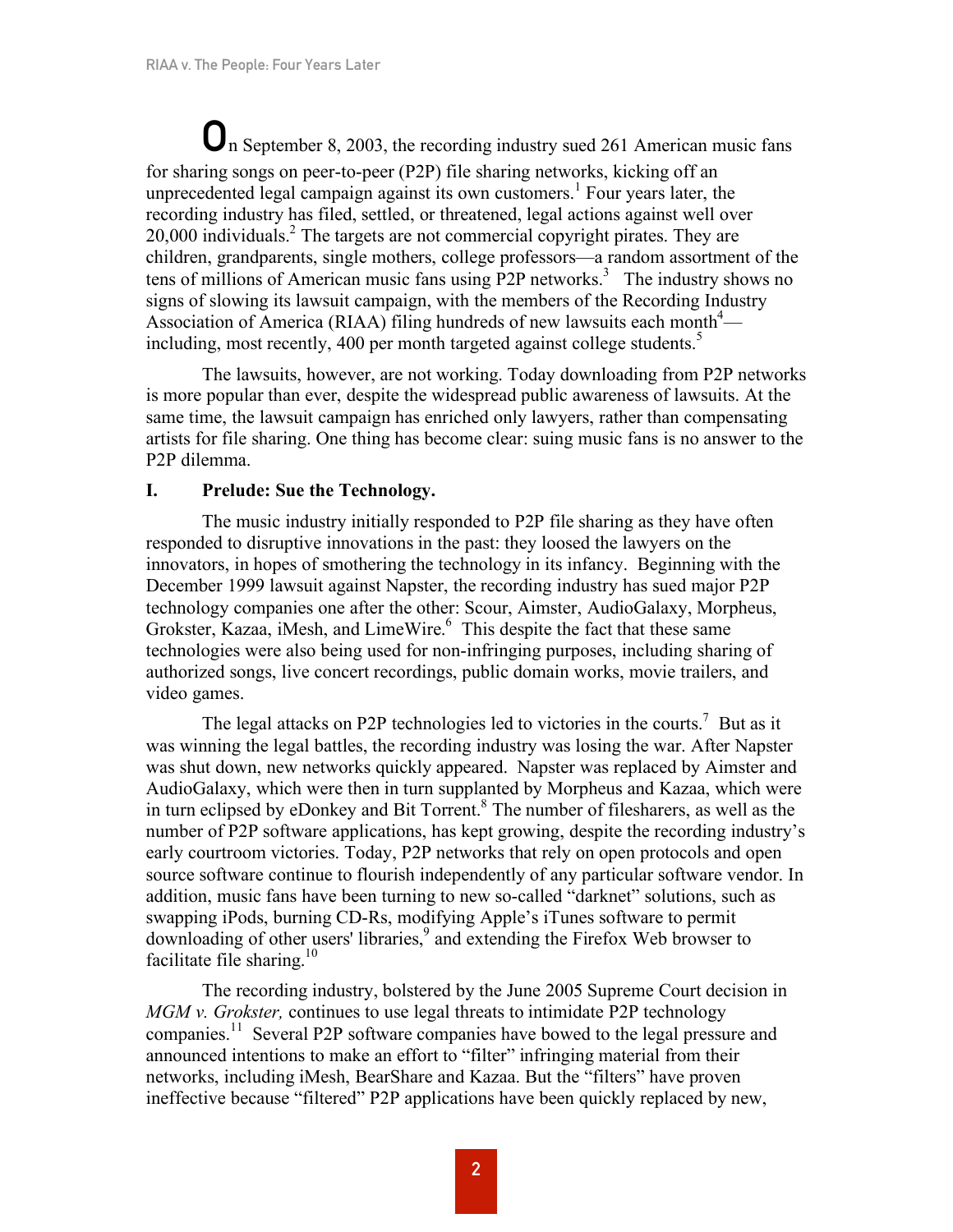unfiltered alternatives. Developing unfiltered P2P software is well within the capabilities of small offshore companies, or even individual hobbyist programmers. After all, a college student was able to create Napster in mere months.<sup>12</sup> Bit Torrent was largely the handiwork of one unemployed software developer working in his spare time.<sup>13</sup> Today, most computer science undergraduates could assemble a new P2P file sharing application in a few weeks time.<sup>14</sup>

In short, by 2003, it had become clear that suing the technology was not going to work.

## **II. Phase One: DMCA Subpoenas by the Thousands.**

In the summer of 2003, the RIAA announced that it was gathering evidence in preparation for lawsuits against individuals who were sharing music on P2P networks.<sup>20</sup> The RIAA investigators focused on "uploaders"—individuals who were allowing others to copy music files from their "shared" folders. The investigators ran the same software as the other P2P users, searched for recordings owned by their record label masters, and then collected the IP addresses of those who were offering those recordings. $^{21}$ 

The RIAA investigators, however, cannot tie an IP address to a name and street address without help from the uploader's Internet Service Provider (ISP). In order to force ISPs to hand over this information, the RIAA resorted to a special subpoena power that its lobbyists had slipped into the Digital Millennium Copyright Act (DMCA) in 1998.<sup>22</sup> Under this provision, a copyright owner is entitled to issue a subpoena to an ISP seeking the identity of a subscriber accused of copyright infringement. In the view of the recording industry's lawyers, this entitled them to get names and addresses from an ISP with a mere allegation of infringement—no need to file a lawsuit, no requirement of proof, and no oversight by a judge.

Thanks to the efforts of EFF, ISPs and numerous public interest groups, the courts ultimately rejected this unprecedented breach of privacy. The RIAA had begun testing the DMCA subpoena power in 2003, when it delivered a few subpoenas to a variety of ISPs

## Prelude: Warming Up on College Students

In what would later seem a prelude to the lawsuit campaign against individual file-sharers, the recording industry in April 2003 sued four college students for developing and maintaining search engines that allowed students to search for and download files from other students on their local campus networks. 15

The lawsuits named Joseph Nievelt, a student at Michigan Technological University; Daniel Peng, a student at Princeton University; and Aaron Sherman and Jesse Jordan, both students at Rensselaer Polytechnic Institute. The complaint principally alleged that the students were running an oncampus search engine for music, using software such as Phynd, FlatLan, and DirectConnect to search campus local area networks and index files being shared by students using the file sharing protocols included in Microsoft Windows. <sup>16</sup> The complaints also alleged that the students had, themselves, downloaded infringing music.

The students ultimately settled the cases for between \$12,000 and \$17,500 each. <sup>17</sup> In Jesse Jordan's case, the settlement amount "happens to be the same amount of money that is the total of his bank account. That is money he has saved up over the course of working three years ... to save money for college." <sup>18</sup> He later stated that he did not believe he had done anything wrong and had settled to avoid the legal expenses of fighting the lawsuit.

The lawsuits, the first filed against individuals for file sharing, caused an uproar, with both students and university officials expressing dismay at the heavyhanded tactics of the recording industry.<sup>19</sup> At the time, it seemed hard to believe that suing individual college students would soon be not only standard operating procedure for the recording industry.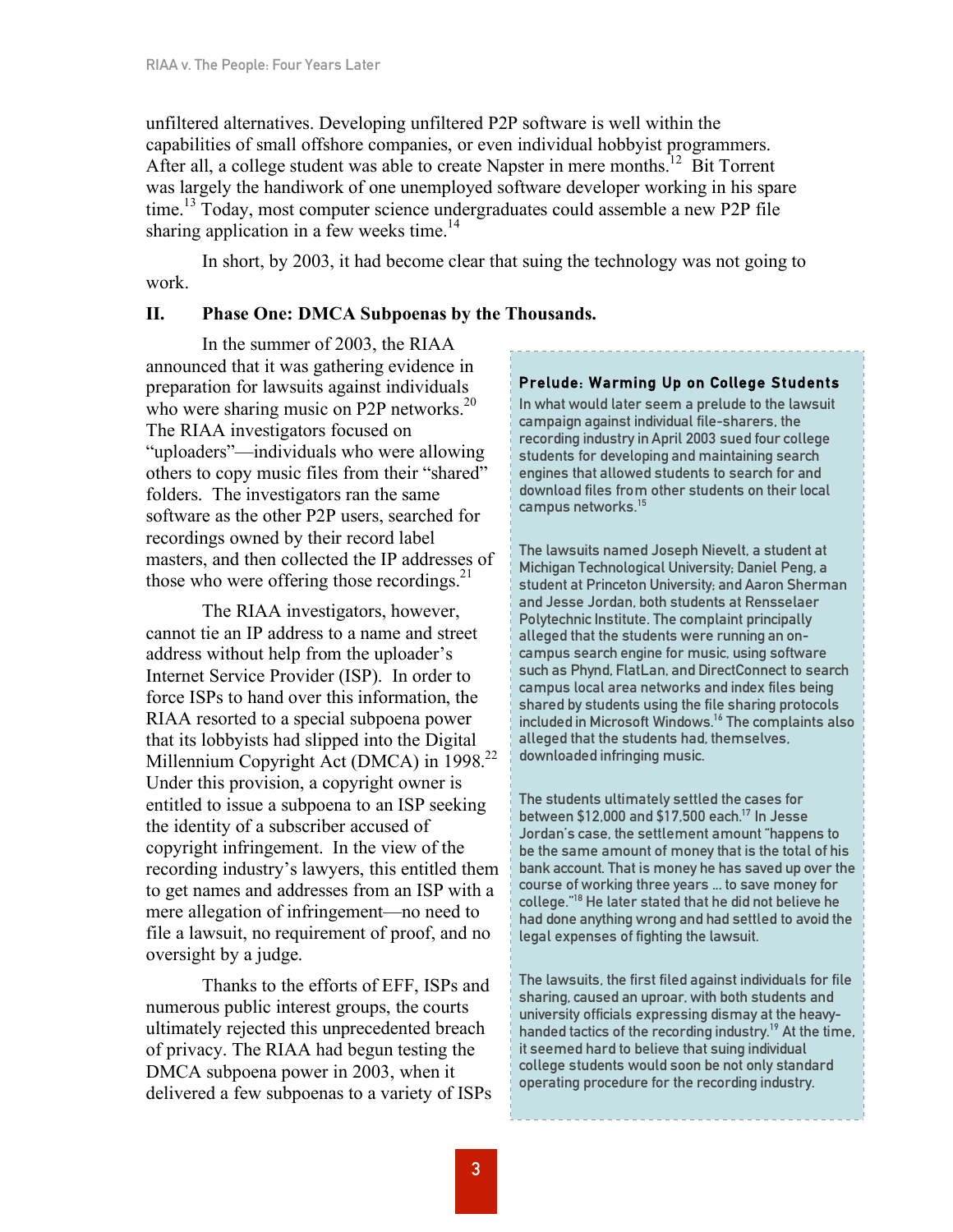in what was widely viewed as a "test run." Verizon (as well as Charter Communications and Pacific Bell Internet Services) fought back in court to defend the privacy of its customers.<sup>23</sup> EFF, alongside a host of public interest and privacy organizations, joined with Verizon in arguing that every Internet user's privacy was at risk if anyone claiming to be a copyright owner could, without ever appearing before a judge, force an ISP to hand over the names and addresses of its customers.<sup>24</sup>

Unfortunately, Verizon and the privacy advocates lost the first rounds in court. That gave the RIAA the green light to start delivering thousands of subpoenas in order to build a list of potential lawsuit targets. Between August and September 2003, the RIAA issued more than 1500 subpoenas to ISPs around the country.<sup>25</sup>

On September 8, 2003, the RIAA announced the first 261 lawsuits against individuals that it had identified using the DMCA subpoenas. <sup>26</sup> Among those sued was Brianna Lahara, a twelve-year-old girl living with her single mother in public housing in New York City. <sup>27</sup> In order to settle the case, Brianna was forced to apologize publicly and pay \$2,000.28 Durwood Pickle, a 71-year-old grandfather in Texas, was also among the first batch of targets, as was a college football player in Colorado.<sup>29</sup>

Just as privacy advocates had feared, however, the lack of judicial oversight in the subpoena process resulted in abuses. For example, Sarah Ward, a grandmother living in Massachusetts, found herself among the 261 accused.<sup>30</sup> She was innocent—a Macintosh user who had been accused of using the Windows-only Kazaa to download hard-core rap music. Although the RIAA ultimately withdrew the lawsuit against her, in the words of an RIAA spokesperson, "When you go fishing with a driftnet, sometimes you catch a dolphin."<sup>31</sup>

The subpoena power also attracted other, less scrupulous, copyright owners. A vendor of gay hard-core pornographic videos, Titan Media, began using the DMCA subpoena process to identify and contact individuals allegedly sharing Titan videos on P2P networks. These targets were contacted by Titan and given the choice of being named in a (potentially embarrassing) lawsuit, or purchasing the Titan videos in exchange for "amnesty."<sup>32</sup> Several observers felt that this tactic bordered on extortion.<sup>33</sup>

After enduring stinging criticism on Capitol Hill from Senator Norm Coleman, the RIAA changed gears.<sup>34</sup> Rather than suing people directly after obtaining their names with DMCA subpoenas, the RIAA began sending threat letters first, giving the accused an opportunity to settle the matter before a lawsuit was filed. In October 2003, the RIAA sent 204 letters to alleged filesharers. <sup>35</sup> Most of the targets settled for amounts averaging \$3,000.<sup>36</sup> The 80 who did not accept the RIAA offer were sued a few weeks later.<sup>37</sup>

Before this new tactic could be used extensively, the legal landscape changed. On December 19, 2003, a federal appeals court agreed with Verizon that the DMCA subpoena provision did not authorize the RIAA's "driftnet fishing" tactics.<sup>38</sup> The court overturned the lower court ruling and found that the DMCA subpoenas were available only where the allegedly infringing material was stored on the ISPs' own computers, not for situations involving P2P file-sharing where the material was stored on a subscriber's individual computer.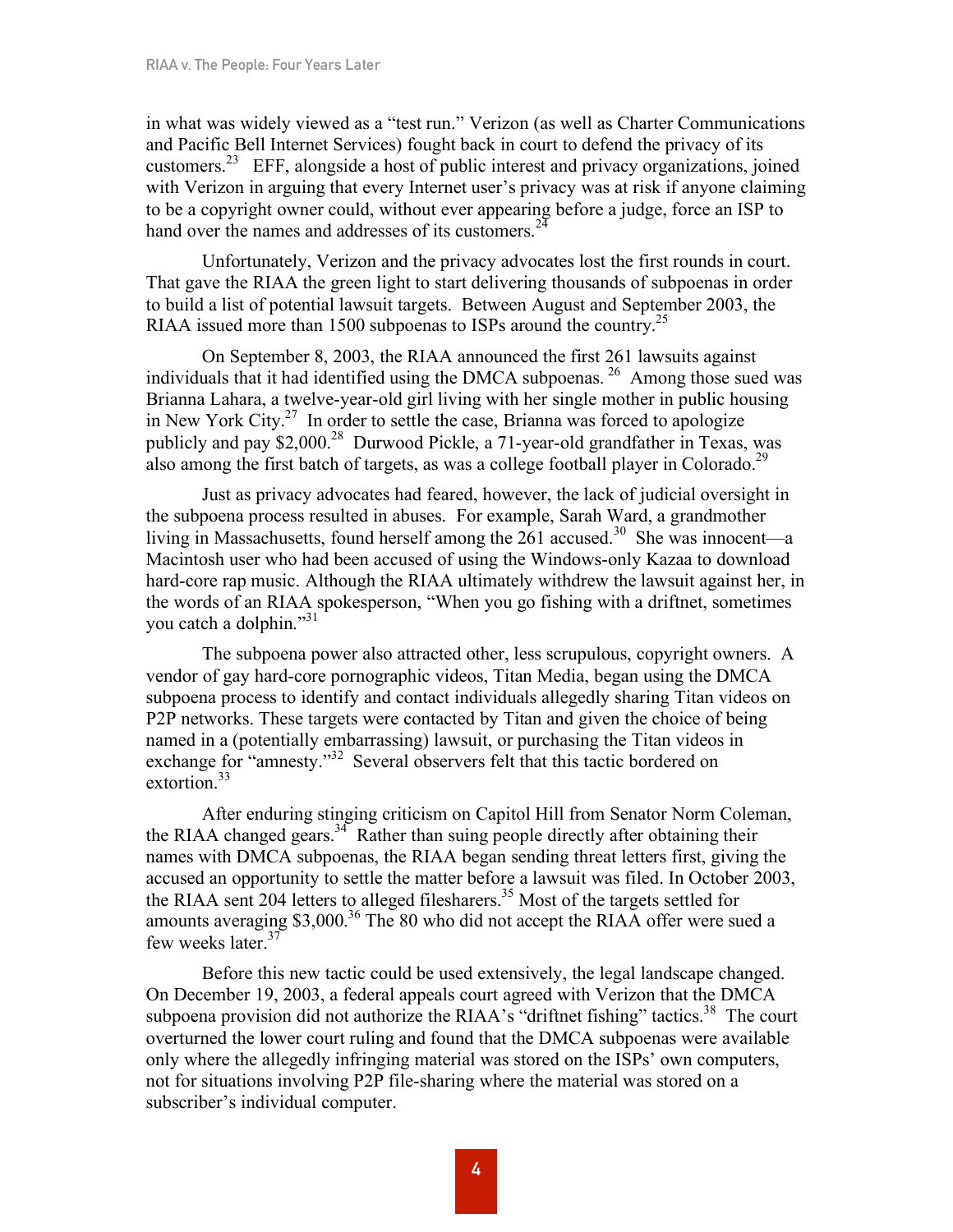This brought the RIAA's masssubpoena campaign to a halt. If the RIAA wanted to use the federal subpoena power to identify Internet users, it would have to file a lawsuit and conduct its efforts under the supervision of a judge. In other words, the RIAA would have to play by the same rules as every other litigant in federal court.

By the time the court of appeals decided *RIAA v. Verizon*, more than 3,000 subpoenas had been issued.<sup>45</sup> More than  $400$ lawsuits had been brought on the basis of the names obtained with them, and hundreds more had settled after receiving the RIAA demand letter.<sup>46</sup> Even though the RIAA had used illegal tactics to pursue these lawsuits, none of the defendants who paid received any money back.

The recording industry's campaign against music fans, however, was not over.

## **III. Phase Two: John Doe Lawsuits by the Thousands.**

On January 21, 2004, the lawsuit campaign entered a new phase when the RIAA announced 532 new "John Doe" lawsuits. <sup>47</sup> In these lawsuits, the record label lawyers sued unidentified "John Doe" uploaders that their investigators had traced to an IP address. After filing the lawsuit, the record labels would ask the court to authorize subpoenas against the ISPs. After delivering these subpoenas and obtaining the real name of the subscriber behind the IP address, the record label lawyers would then either deliver a letter demanding a settlement or amend their lawsuit to name the identified individual.

This procedure was a distinct improvement over the DMCA subpoenas because it required the RIAA investigators and lawyers to follow the same rules that apply to all civil litigants. It injected judicial oversight into the process and afforded innocent

# Amnesty or "Sham-nes ty"?

Alongside the first 261 lawsuits filed in September 2003, the RIAA also unveiled an "amnesty" program dubbed "Clean Slate." <sup>39</sup> Filesharers were invited to come forward, identify themselves, delete all their downloaded music, and sign an affidavit promising to stop any unauthorized music sharing. <sup>40</sup> In exchange, the RIAA promised not to sue the repentant filesharer.

On further examination of the fine print, however, it became clear that the RIAA "amnesty" program delivered considerably less than it promised. First, because the RIAA does not *itself* own any copyrights (those are held by the record labels and music publishing companies), the RIAA was unable to deliver any meaningful protection from civil copyright lawsuits. The RIAA's member companies, as well as songwriters and music publishers, would remain free to sue the filesharers who stepped forward. In addition, the RIAA reserved the right to turn over the information it gathered in response to any valid subpoena from a copyright owner.<sup>41</sup>

The RIAA's offer, moreover, only applied to individuals who had not been sued and were not "under investigation." Because it was impossible to know in advance who the RIAA was already investigating, those who came forward to sign the affidavit took the risk that they would incriminate themselves and yet be ineligible for the amnesty.

These disparities between the RIAA's public characterizations of its Clean Slate program and what the program actually delivered led Eric Parke to file a false advertising lawsuit against the RIAA. $^{42}$ In the words of the complaint, Clean Slate was "designed to induce members of the general public . . . to incriminate themselves and provide the RIAA and others with actionable admissions of wrongdoing under penalty of perjury while (receiving) . . . no legally binding release of claims . . . in return."

In April 2004, the RIAA voluntarily eliminated the Clean Slate program, concentrating their efforts on filing lawsuits against individual file-sharers. <sup>43</sup> In the end, only 1,108 people signed the Clean Slate affidavit. 44

individuals the opportunity to challenge the subpoenas. It did not, however, stop the lawsuits.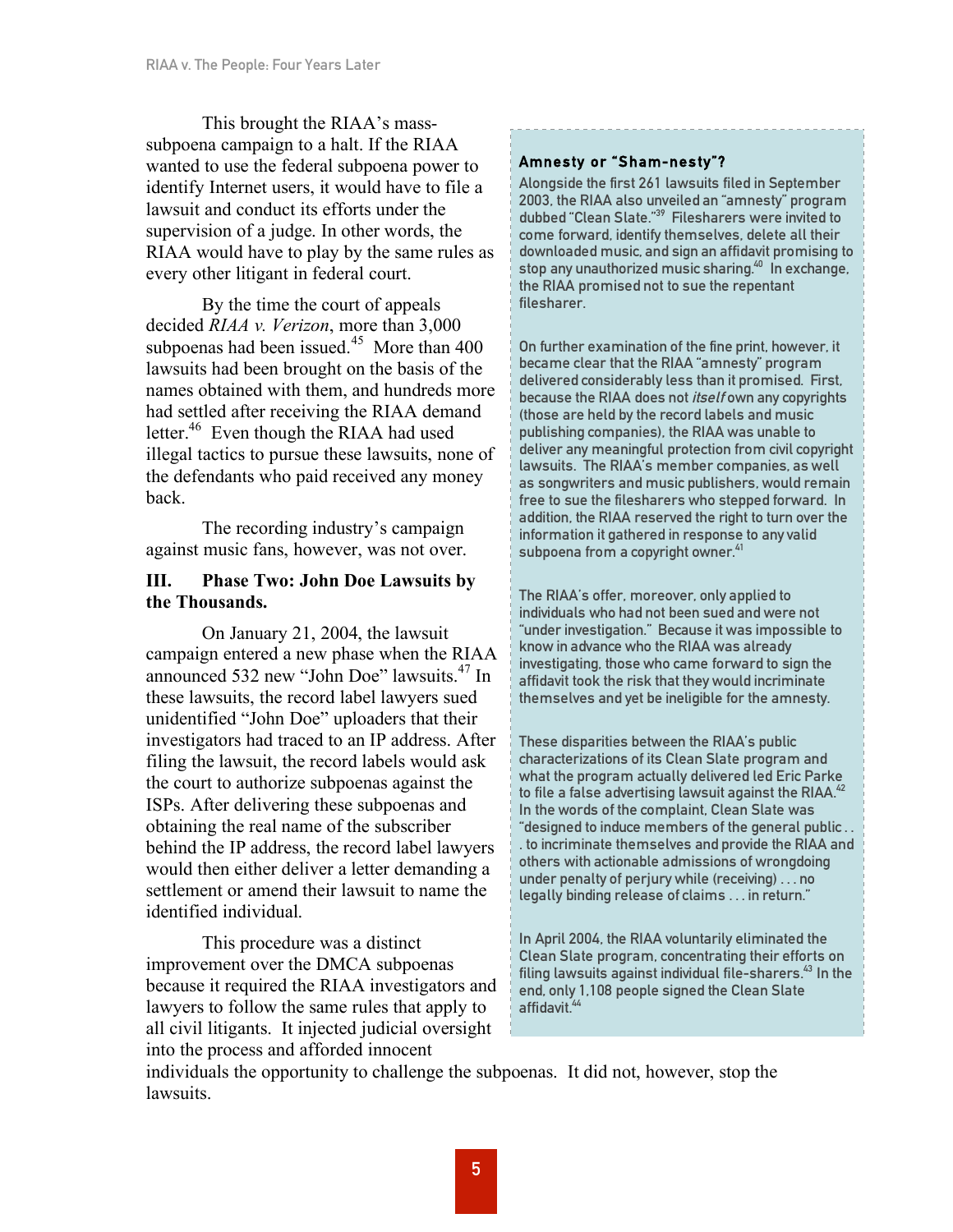The RIAA filed 5,460 lawsuits during 2004, ringing in the new school year with a wave of suits against university students and bringing the total number of lawsuits to 7,437.<sup>48</sup> By the end of 2005, the total number of suits had swelled to 16,087.<sup>49</sup> In February 2006, at which point 17,587 had been sued, the RIAA stopped making monthly announcements regarding the precise number of suits being filed. As a result, it is now impossible to get an exact count of the total number of lawsuits that have been filed. The lawsuits, however, have continued, with the RIAA admitting in April 2007 that more than 18,000 individuals had been sued by its member companies.<sup>50</sup> Assuming that the RIAA has continued to file hundreds of lawsuits each month, the total number of suits likely will approach 30,000 on the fourth anniversary of the lawsuit campaign.

In the majority of these cases, the targets settled their cases for amounts ranging between \$3,000 and \$11,000. They had little choice—even if an individual has a defense, it is generally more expensive to hire a lawyer to fight than it would be simply to settle. Even ignoring the lawsuit can be more expensive than settling; at least one court has entered a default judgment of \$6,200 against a defendant who failed to contest the lawsuit.<sup>51</sup> Another court awarded a \$22,500 judgment against a Chicago woman who attempted to fight the lawsuit against her.<sup>52</sup>

## **IV. Personal Effects = Devastating.**

There is no question that the RIAA's lawsuit campaign is unfairly singling out a few people for a disproportionate amount of punishment. Tens of millions of Americans continue to use P2P file sharing software and other new technologies to share music, yet the RIAA has randomly singled out only a few for retribution through lawsuits. Unfortunately, many of the people in this group cannot afford either to settle or to defend themselves.

Take, for example, the case of the Tammy Lafky, a 41-year-old sugar mill worker and single mother in Minnesota. Because her teenage daughter downloaded some music last year—an activity both mother and daughter believed to be legal— Lafky now faces over \$500,000 in penalties. The RIAA has offered to settle for \$4,000, but even that sum is well beyond Lafky's means—she earns just \$21,000 per year and receives no child support.<sup>53</sup>

Or take the case of Cecilia Gonzalez, a recently laid-off mother of five, who owes five major record companies a total of \$22,500 for illegally downloading off the Internet. That's more than three-fourths of what she made the previous year as a secretary. Ironically, Gonzalez primarily downloaded songs she *already owned* on CD—the downloads were meant to help her avoid the labor of manually loading the 250 CDs she owns onto her computer. In fact, the record companies are going after a steady customer—Gonzalez and her husband spent about \$30 per month on CDs. Nevertheless, the RIAA insisted that it would not consider a settlement for less than \$3000, an amount that would bankrupt the Gonzalez family.<sup>54</sup>

Gonzalez is not the only good customer the RIAA has chosen to alienate. The organization recently targeted a fully disabled widow and veteran for downloading over 500 songs she already owned. The veteran's mobility was limited; by downloading the songs onto her computer, she was able to access the music in the room in which she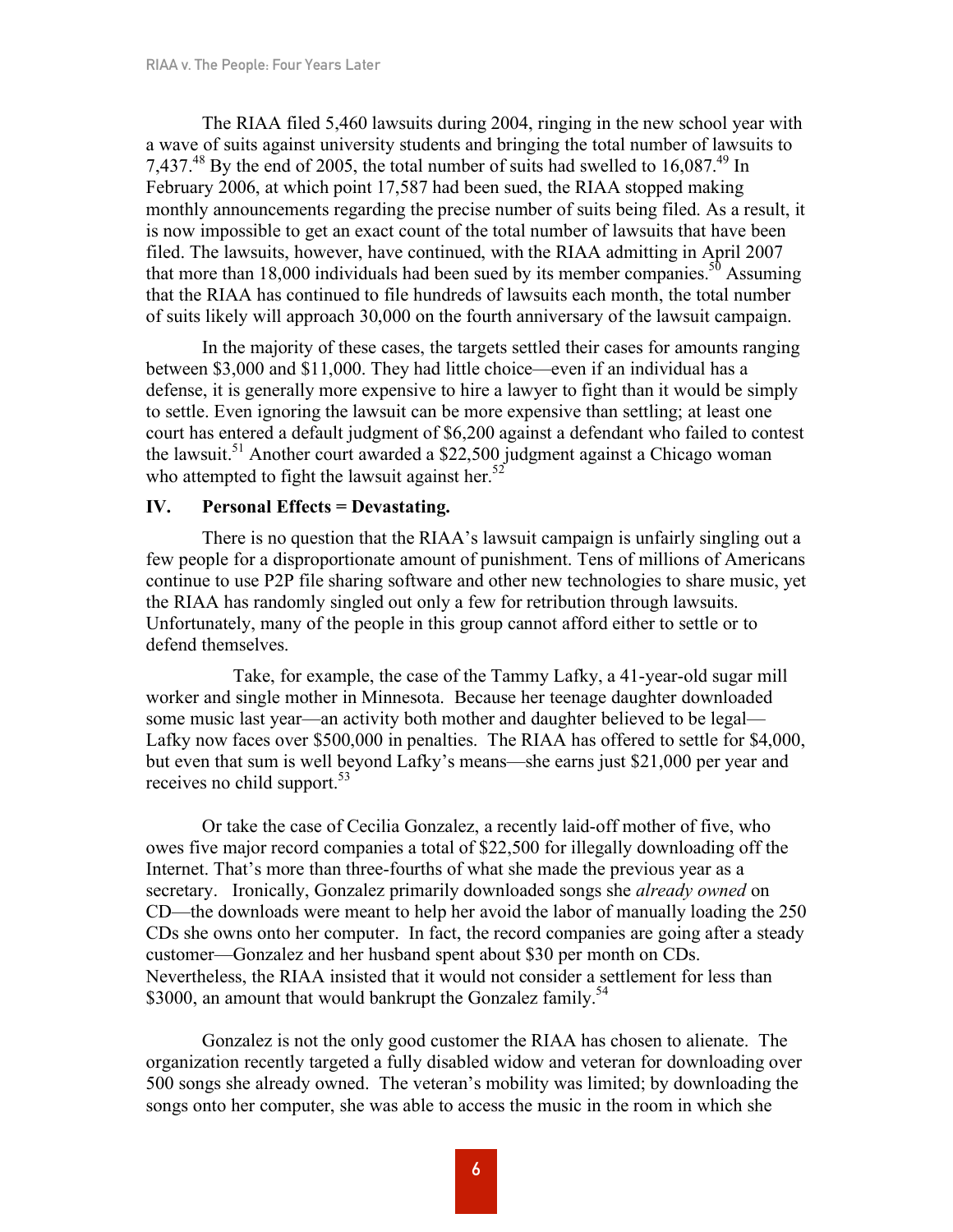primarily resides. The RIAA offered to settle for \$2000—but only if the veteran provided a wealth of private information regarding her disability and her finances.<sup>55</sup>

Prof. Gerardo Valecillos, a Spanish teacher and recent immigrant from Venezuela, faces another kind of blackmail. After his ISP advised him that his daughter had illegally downloaded music, Valecillos contacted a lawyer. The lawyer negotiated a \$3000 settlement figure, but that is still far more than Valecillos is able to pay. The sole support for his family of four, Valecillos recently underwent surgery and has been forced to pay legal fees for both a copyright and immigration attorney. If he does not settle, his immigration status may be jeopardized.<sup>56</sup>

John Paladuk was an employee of C&N railroad for 36 years and suffered a stroke in 2006 which left his entire left side paralyzed, and severely impaired his speech, leaving him disabled with his disability check as his only source of income. Despite this, the RIAA has filed suit in Michigan against Mr. Paladuk, even though he lived in Florida at the time of the alleged infringement and has no knowledge of file sharing. $57$ 

The RIAA does not even bother to make sure that its targets are actually current filesharers. One Florida college senior was named in a civil case based on downloads that had occurred two to three years before, from a computer she then shared with her three roommates. The computer is long gone, making any investigation into the circumstances difficult at best. Fearful of leaving college with a damaged credit record, the student believes that she may have no choice but to meet the RIAA's demand.<sup>58</sup>

In another instance Cassi Hunt, a student at M.I.T., was sued for illegally sharing music. After attempting in vain to negotiate her settlement price of \$3,750 by arguing that she was already in debt to cover tuition, an RIAA representative kindly suggested that she drop out of school in order to pay off the settlement.<sup>59</sup>

One unanswered question is how many entirely innocent people have been caught in the net of the recording industry lawsuits and forced to settle in order to avoid the legal fees involved with defending themselves. In addition to Sarah Ward, the grandmother wrongly accused in the very first round of lawsuits, the RIAA in early 2005 sued Gertrude Walton of Mount Hope, West Virginia, who had passed away months before. <sup>60</sup> In yet another case, Lee Thao of Wisconsin was sued for sharing files when both the RIAA and the ISP overlooked the fact that Mr. Thao was not actually a customer of the ISP at the time of the alleged infringement, though his old cable modem remained registered to his name.<sup>61</sup> Although these suits were ultimately dismissed, it raises troubling questions about how many others have been misidentified in the lawsuit campaign.

## **V. Fighting Back**

While the majority of lawsuit victims continue to settle or default rather than face the expense of litigation, some accused filesharers are fighting back. In particular,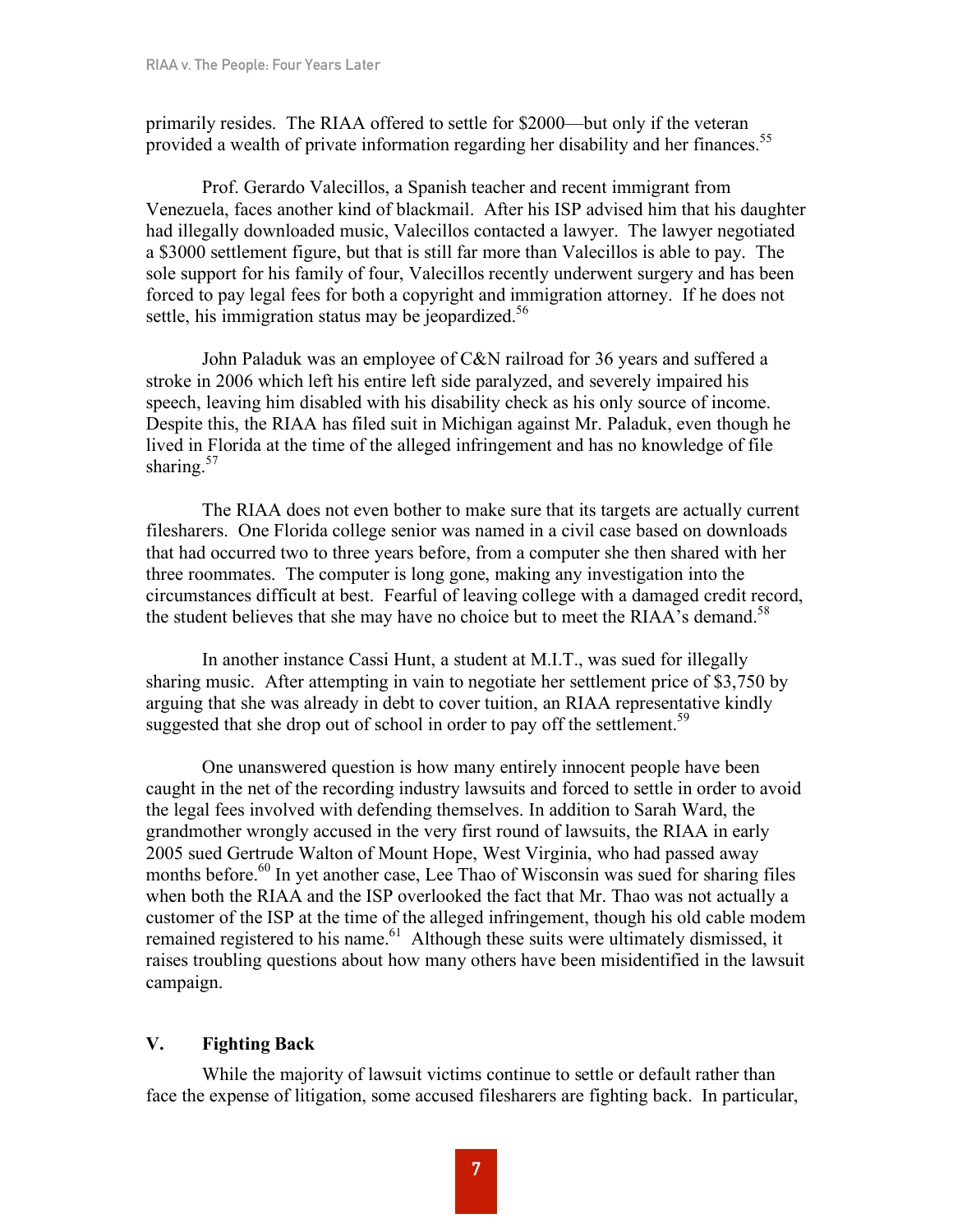parents have succeeded in dismissing suits where their children were the ones responsible for the file sharing. (The RIAA has responded by suing the children directly in some of these cases.) Recently, one parents in such a case has been able to recover attorney's fees for the initial suit.

In May 2005, accused filesharer Candy Chan moved to dismiss the record companies' lawsuit against her on the ground that the RIAA had sued the wrong person. The RIAA was forced to withdraw the case, though it later filed a new lawsuit against Ms. Chan's 14-year-old daughter.<sup>62</sup> This suit was also eventually dismissed in April of 2006 after the RIAA requested that a legal guardian be appointed for Ms. Chan's daughter, but then refused to pay for such a guardian as ordered by the court.<sup>63</sup>

In August 2005, Patricia Santangelo, a single mother of five, moved to dismiss the lawsuit filed against her by several record companies, arguing that the Complaint that launched the case was not specific enough to state a copyright claim. <sup>64</sup> Santagelo says that she was not aware that there was a file sharing program on her computer, and that the file sharing account named in the lawsuit belongs to a friend of her children's. The case was dismissed in April of 2007, with the opportunity for Ms. Santangelo to pursue her claim for attorney's fees.<sup>65</sup>

In September 2005, disabled single-mother Tanya Andersen answered the record companies claims against her with some claims of her own—for deceptive business practices, invasion of privacy, and violations of computer fraud and racketeering laws.<sup>66</sup> The RIAA recently dismissed this case, but Andersen still retains her claim for attorney's fees and her various other counterclaims.<sup>67</sup>

Another victory against the RIAA's tactics came in the case of *Capitol v. Foster.* Debbie Foster was originally sued in November of 2004 when an account she owned was found to be sharing files. Foster admitted owning the account but was ignorant of any file sharing software. <sup>68</sup> A year and a half after filing suit, the RIAA dismissed the case. In July 2007, the court awarded Ms. Foster \$68,685 in attorneys fees, marking the first time the RIAA has been ordered to pay a defendant's fees.<sup>69</sup> In the meantime, the RIAA has sued Foster's 20-year old daughter for the alleged file sharing.<sup>70</sup>

Single-mom Dawnell Leadbetter is also fighting to get her attorney's fees paid after two years of litigation with the RIAA.<sup>71</sup> After having his case dismissed, Rolando Amurao countersued for a declaration of non-infringement and a finding of copyright misuse.<sup>72</sup> Meanwhile, accused filesharer Suzy Del Cid filed a number of counterclaims against the RIAA, including claims of trespass, computer fraud, civil extortion, and civil conspiracy. 73

## **VI. Phase Three: Pre-Litigation Letters Target University Students**

On February 28, 2007, the RIAA announced a new "deterrence and education initiative" targeting college students nationwide.<sup>74</sup> Under this new initiative, instead of initiating lawsuits, the RIAA sends out hundreds of "pre-litigation" letters each month to a variety of universities with the request that they forward these letters to unidentified students.<sup>75</sup> These letters identify the IP address of the accused infringer, threaten future legal action with damages upwards of \$750 per song, and offer a deal in the form of a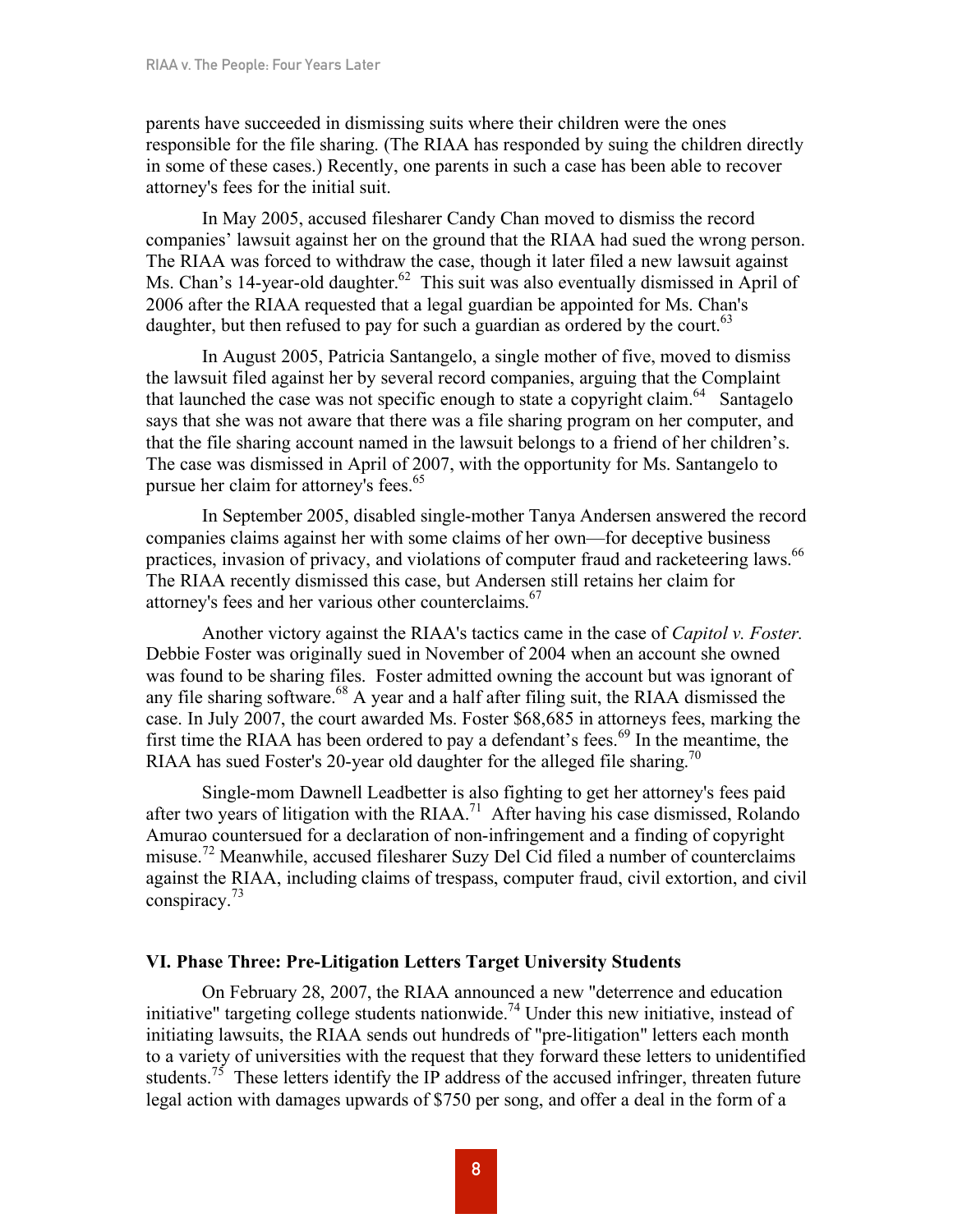"reduced" settlement if the student comes forward and pays the non-negotiable amount (around \$3,000) within 20 days of receiving the letter. <sup>76</sup> If students do not respond to the pre-litigation settlement offer, then the RIAA commences with its traditional "John Doe" suit. In the first six months of this new initiative, the RIAA has targeted 2,926 college students at nearly 100 different campuses across the United States.<sup>77</sup>

The campaign has been supplemented with the creation of a new website, http://www.p2plawsuits.com, the latest tool in the RIAA's litigation strategy. At the website, those receiving pre-litigation letters can simply settle their cases by paying the settlement with a credit card, without any aspect of the case ever entering the legal system. This in turn saves the recording industry a substantial sum of money by completely avoiding the costs associated with actually having to file a "John Doe" suit. The "reduced" settlement amount, in other words, represents the record companies' savings from cutting out the middleman—our justice system. At the same time, the costs saved by the RIAA in not filing an actual suit can then be applied towards targeting more students with pre-litigation letters.

The RIAA has put special effort into getting universities to deliver these prelitigation letters. University response to this effort, however, has been varied, ranging from complete refusal to forward pre-litigation letters to students, to fining students upon receipt. Since the letters are sent under threat of legal action, but before any lawsuit commences, the colleges themselves are under no legal obligation to forward these letters to students who have been targeted. Both the University of Wisconsin and the University of Maine have refused to forward the pre-litigation letters, citing a refusal to be the RIAA's "legal agent."<sup>78</sup>

Stanford University in California has taken the opposite tack. Not only do they forward on such letters, but starting in September 2007, the university will begin charging *students* for complaints they receive from the RIAA. The first offense will come with a \$100 reconnection fee, the second a \$500 fee, and \$1,000 for the third.<sup>79</sup>

Most universities, however, are forwarding RIAA pre-litigation letters on to their students, apparently on the assumption that a student will be better off settling sooner, at the "discounted" rate, rather than later. Some schools impose other limited sanctions on accused students, such as requiring that accused students watch an antipiracy DVD published by the  $RIAA$ .<sup>80</sup>

The RIAA has also tried to use similar tactics against individuals using commercial ISPs. In February 2007, the RIAA contacted a number of ISPs offering to broker a deal: if they agreed to keep records regarding the IP addresses of their subscribers, the RIAA would offer their subscribers these same "cut-rate" settlement offers (which the ISP would then forward to their subscribers).<sup>81</sup> So far, however, no ISP seems willing to act as a collection agency on the RIAA's behalf.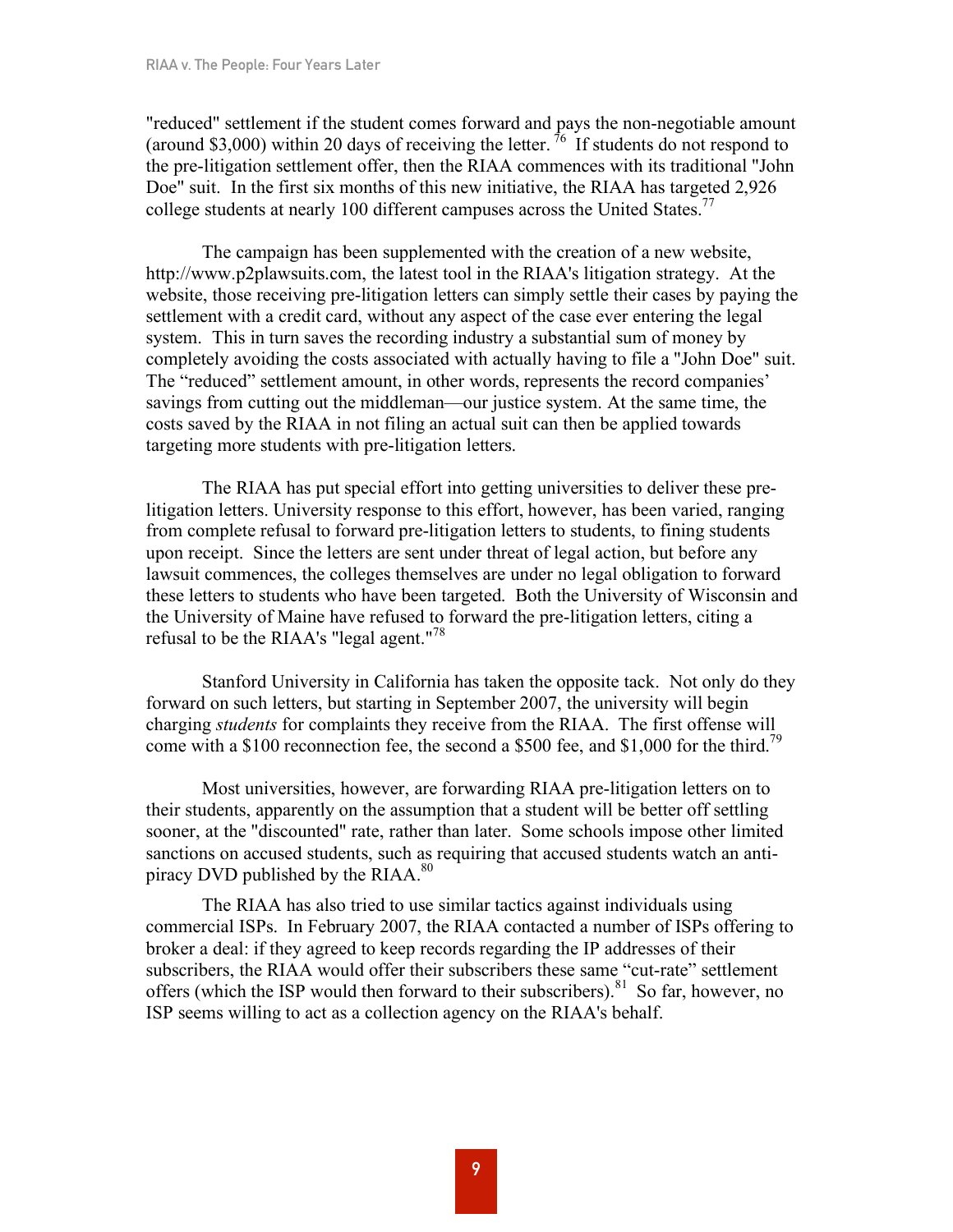#### **RIAA & Government Pressure on Universities**

While the RIAA is using the judicial branch of government to pressure students and universities by threatening lawsuits, it is also trying its hand at applying pressure through the legislative branch. The House of Representatives has had no less than six hearings on the subject of file sharing at universities in the past three years. 82

In 2004, Congress commissioned a GAO report on the topic of file sharing on university networks to determine what universities were doing to address copyright infringement on their own networks.<sup>83</sup> The report was based on a survey of selected universities. Of the 45 campuses contacted, only 13 agreed to participate in the interview.<sup>84</sup> The report described the use of P2P software on university networks, while describing campus initiatives to limit the use of such software.<sup>85</sup> The limited university participation in the survey however, set the stage for numerous congressional hearings on the subject, in which the RIAA more than happily participated.

At the direction of Rep. Howard Berman (Democratic congressman from California's 28th district, home to a number of recording and film industries), the House Judiciary Subcommittee on the Courts, the Internet, and Intellectual Property has held hearings on the subject of file sharing on university networks. <sup>86</sup> Witnesses at one of these hearings included a number of prominent university information technology officials, as well as the president of the RIAA and the CEO of RedLambda, which sells anti-P2P software known as cGrid.<sup>87</sup> At the hearing, a number of congressmen, including Berman, described their concern over a "lack of incentives" for universities to stem illegal files haring. They also upbraided the university witnesses for failing to act aggressively enough to address the issue.

Meanwhile, the House Committee on Science and Technology held a hearing discussing the feasibility of implementing p2p mitigation software on university networks.<sup>88</sup> Witnesses at this hearing included representatives from Universities voluntarily using such systems, and the CEO of AudibleMagic, which creates p2p mitigation software. Only one witness, Dr. Gregory Jackson of the University of Chicago pointed out the futility of such efforts, noting that infringement was driven by market shortcomings and that attempts at such technological fixes will eventually fail.<sup>89</sup>

In May of 2007, a group of bi-partisan Congressmen from both the House Judiciary Committee and the House Education and Labor Committee sent a letter to 20 universities requesting that they respond to an extensive survey regarding their policies regarding network file sharing.<sup>90</sup> These were universities previously targeted by the RIAA and the MPAA in their Top-25 list of "worst offenders," a list intended to put pressure on particular universities before congress.<sup>91</sup> Congress threatened "unspecified" repercussions" if the universities did not provide "acceptable answers" to the survey,  $92$  which included questions such as: "Does your institution expel violating students?"<sup>93</sup>

Congress's intervention on the issue has also gone beyond hearings and investigation. In March of 2007, a bill was introduced in the House Education and Labor Committee supporting the use of tax dollars allotted for education towards implementing software intended to stop P2P file sharing, such as that marketed by RedLambda.<sup>94</sup> While the bill does not make such expenditures mandatory, the prospect of having educational funds diverted to copyright enforcement technologies is plainly intended to put additional pressure on universities. In July of 2007, Sen. Harry Reid turned up the pressure in a proposed amendment<sup>95</sup> to the Higher Education Reauthorization Act. Under the proposal, the Secretary of Education would annually single out the 25 colleges and universities with the highest levels of infringing file sharing, based on the number of complaints received from copyright holders. These schools would risk losing federal funding if they didn't implement "technology-based deterrents" to infringement and report to the Secretary about their efforts to stop file sharing. Though Sen. Reid withdrew this proposal, he still did successfully tack on a different amendment that instructs schools to tell students about the possible penalties for copyright infringement.<sup>96</sup>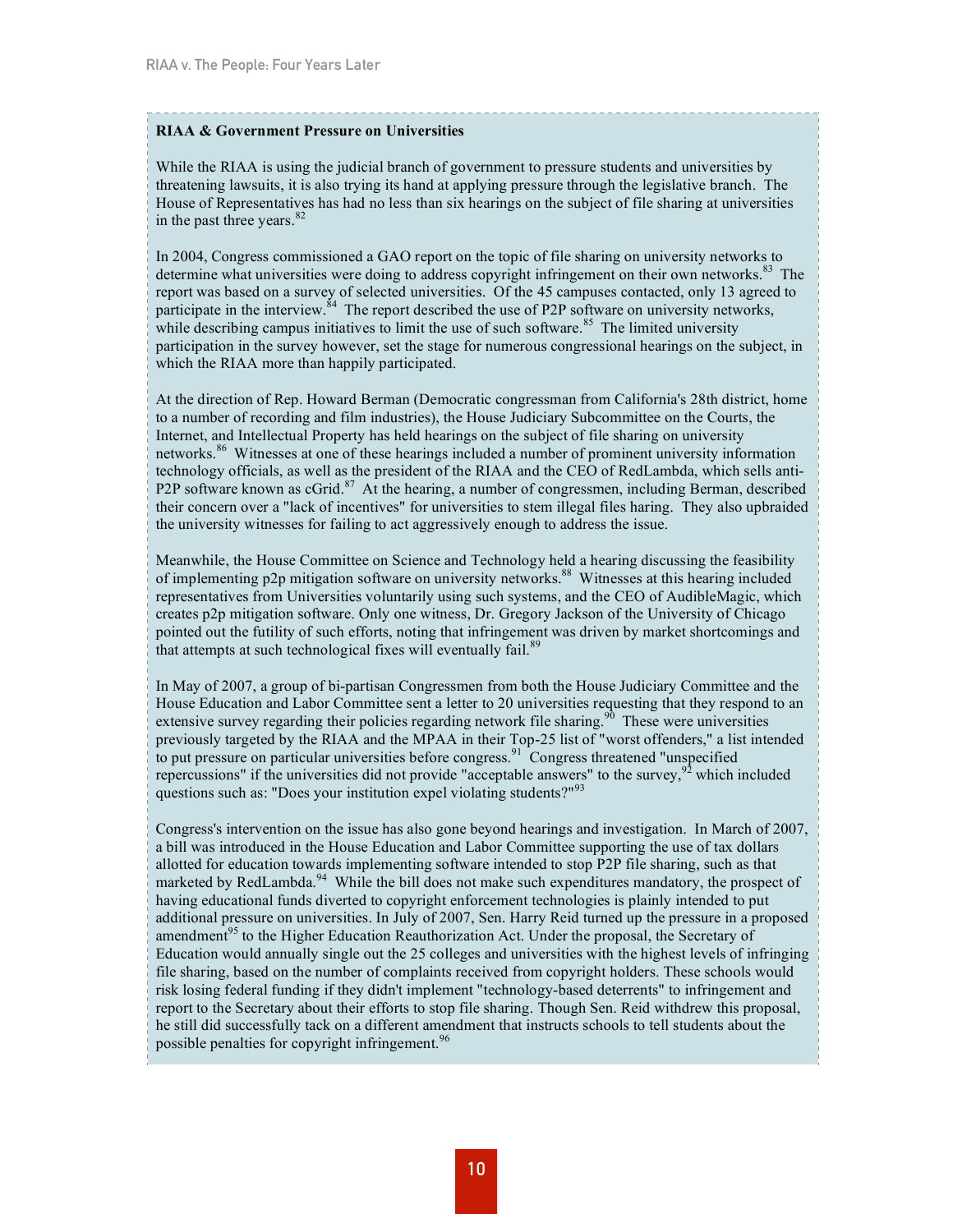## **VII. Is it Working?**

Are the lawsuits working? Has the arbitrary singling out of more than 20,000 random American families done any good in restoring public respect for copyright law? Have the lawsuits put the P2P genie back in the bottle or restored the record industry to its 1997 revenues?

After four years of threats and litigation, the answer is a resounding *no*.

## **A. By the numbers: U.S. filesharers uncowed.**

How many Americans continue to use P2P file sharing software to download music? While some surveys suggest a modest reduction in file sharing since the recording industry lawsuits against individuals began, empirical monitoring of the P2P networks has shown P2P usage increasing.

At the end of 2004, a group of computer scientists at UC San Diego and UC Riverside published a study aimed at measuring P2P usage from 2002 through 2004. Drawing on empirical data collected from two Tier 1 ISPs, the researchers concluded:

*In general we observe that P2P activity has not diminished. On the contrary, P2P traffic represents a significant amount of Internet traffic and is likely to continue to grow in the future, RIAA behavior notwithstanding. 97*

The methodology employed by the researchers had several advantages over the survey-based approaches that had been used in earlier studies. The empirical data eliminated the self-reporting bias that is an inevitable part of surveys, a bias that was almost certainly exacerbated by the high-profile lawsuit campaign. In addition, by measuring traffic at the link level, the study was able to track file sharing that may not show up otherwise due to the use of alternate ports. $^{98}$ 

Other empirical data bears out the UC researchers' findings. Big Champagne, for example, monitors the peak number of U.S. users of several P2P networks, including Fastrack (i.e., Grokster, Kazaa), iMesh, eDonkey, DirectConnect, and Gnutella (i.e., Morpheus, Limewire, BearShare). Its numbers are accurate enough to be used by major record labels, *Billboard*, *Entertainment Weekly*, and Clear Channel to monitor the popularity of various artists on P2P networks. <sup>99</sup> Big Champagne's network monitoring indicates that the amount of traffic on P2P networks doubled between September 2003 (when the lawsuits began) and June  $2005.<sup>100</sup>$  The average number of simultaneous users in June 2005 reached 8.9 million, a 20% increase over the previous year, while in May 2006

|  |  |  |  |  |  |  |  | Monthly Average P2P Users |  |
|--|--|--|--|--|--|--|--|---------------------------|--|
|--|--|--|--|--|--|--|--|---------------------------|--|

| Monthly         | GLOBAL    |
|-----------------|-----------|
| August, 2003    | 3,847,565 |
| September, 2003 | 4,319,182 |
| October, 2003   | 6,142,507 |
| November, 2003  | 4,392,816 |
| December, 2003  | 5,602,384 |
| January, 2004   | 6,046,998 |
| February, 2004  | 6,831,366 |
| March, 2004     | 7,370,644 |
| April, 2004     | 7,639,479 |
| May, 2004       | 7,286,377 |
| June, 2004      | 7,401,431 |
| July, 2004      | 7,115,975 |
| August, 2004    | 6,822,312 |
| September, 2004 | 6,784,574 |
| October, 2004   | 6,255,986 |
| November, 2004  | 7,452,184 |
| December, 2004  | 7,582,248 |
| January, 2005   | 8,385,612 |
| February, 2005  | 8,524,938 |
| March, 2005     | 8,282,986 |
| April, 2005     | 8,629,307 |
| May, 2005       | 8,665,319 |
| June, 2005      | 8,888,436 |

Source: BigChampagne

Big Champagne logged a whopping 10 million, 12% more than the previous year.<sup>101</sup>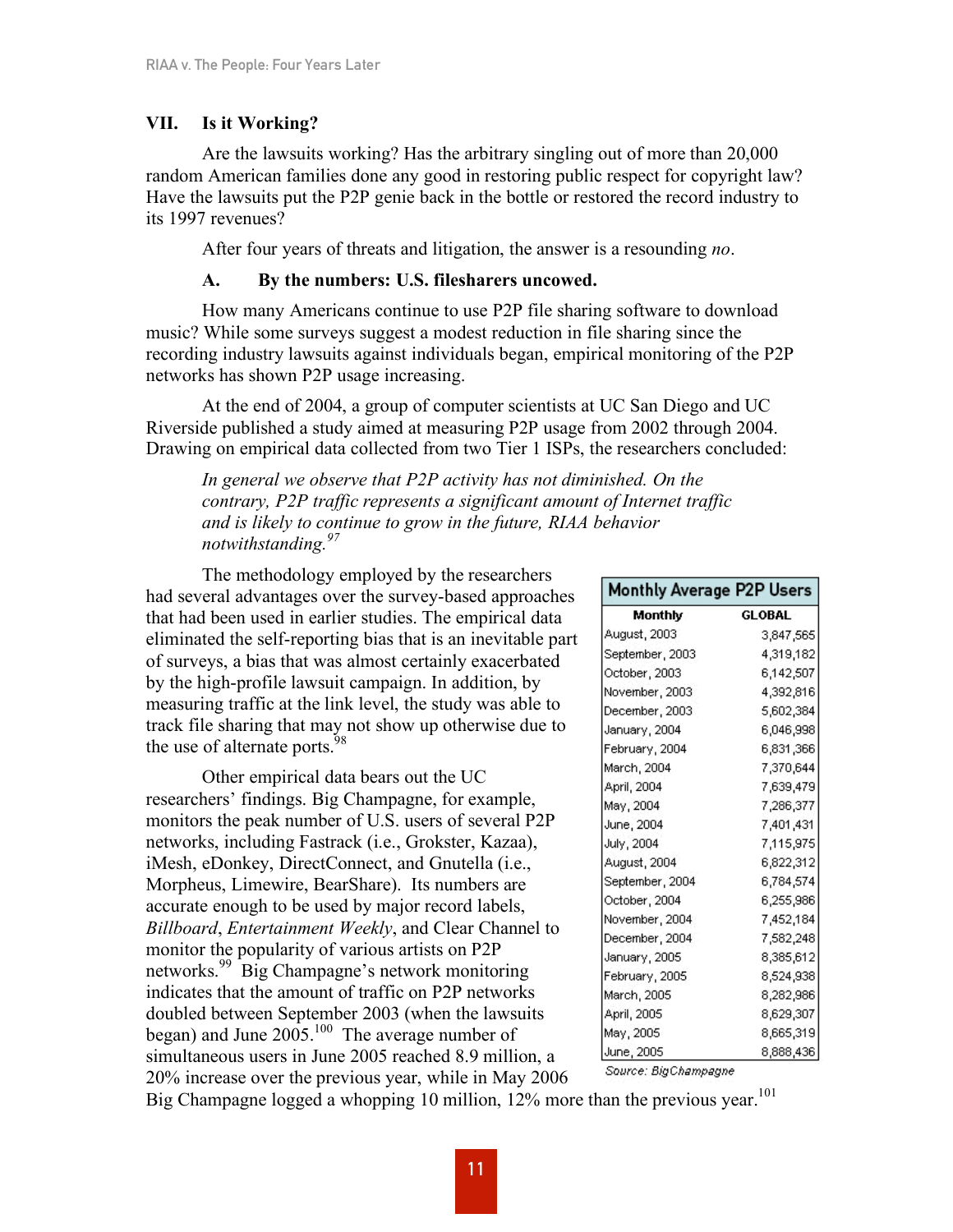American users accounted for 75% of those on P2P networks.<sup>102</sup> Furthermore, as many users are not on P2P networks all the time or are not uploading files, the actual number of P2P users may be much higher.

The growth in P2P popularity has continued in 2006 and 2007. Big Champagne reports that the average number of simultaneous users on P2P networks had swelled to 9.35 million.<sup>103</sup> The NPD Group, a marketing research firm, recently announced that 15 Million U.S. households downloaded from P2P networks in 2006, with total P2P file sharing volume up  $50\%$  from  $2005$ .<sup>104</sup> This number likely understates the frequency of P2P downloading, given that NPD's numbers are based on data from users who know they are being monitored. Other data suggests that consumers now consider P2P filesharing applications to be a necessity on their PCs.<sup>105</sup> According to a February 2007 report by the Digital News Research Group, 18.3% of all computer desktops worldwide have LimeWire installed.<sup>106</sup>

While the RIAA's assault on P2P goes on, a substantial amount of illegal file sharing occurs beyond the realm of P2P networks altogether, with little recourse for the recording industry. A 2006 poll by the *Los Angeles Times* revealed that 69% of 12-17 year-olds felt that it was legal to copy a CD or DVD they owned and give it to a friend.<sup>107</sup> The NPD Group released a survey in May 2007 that found that "the social ripping and burning of CDs among friends—which takes place offline and almost entirely out of reach of industry policing efforts—accounted for 37 percent of all music consumption, more than file sharing."<sup>108</sup> RIAA head Mitch Bainwol has publicly acknowledged that CD ripping is becoming a more serious problem than P2P file sharing.<sup>109</sup> At the same time, more and more users are turning to new Internet technologies like instant messaging, modified versions of iTunes, or private or semiprivate networks to exchange files, leaving this traffic unaccounted for by most empirical metrics.

BayTSP is another company that monitors P2P file sharing networks. In contrast to Big Champagne, BayTSP uses this data in order to provide copyright enforcement services to major motion picture studios and record labels. BayTSP's data also indicate that P2P file sharing has continued to grow despite the RIAA lawsuit campaign.<sup>110</sup> In particular, BayTSP's statistics highlight the growth of newer P2P networks, such as eDonkey, at the expense of incumbent networks, like Kazaa.<sup>111</sup>

A few surveys of Internet users have contradicted these numbers. For example, in November and December 2003, researchers at the Pew Internet and American Life Project called 1,358 Internet users across the nation to ask them whether they continued to download music.<sup>112</sup> In March 2003, prior to the RIAA lawsuits, 29 percent of those responding admitted downloading songs from the Internet. This number fell by half, to only 14 percent, in the November/December survey. Many pointed out, however, that this dramatic shift might have been caused by an increased reluctance to admit downloading in light of the widely publicized RIAA lawsuits. In other words, the widespread publicity attending the RIAA lawsuits may have made the respondents more willing to lie about their downloading activities. Pew's own investigators admitted that this may have influenced their results. <sup>113</sup> At the same time, a survey conducted by the NPD Group showed that, overall, P2P file sharing was on the rise in November of 2003, gaining 14% over September's numbers.<sup>114</sup>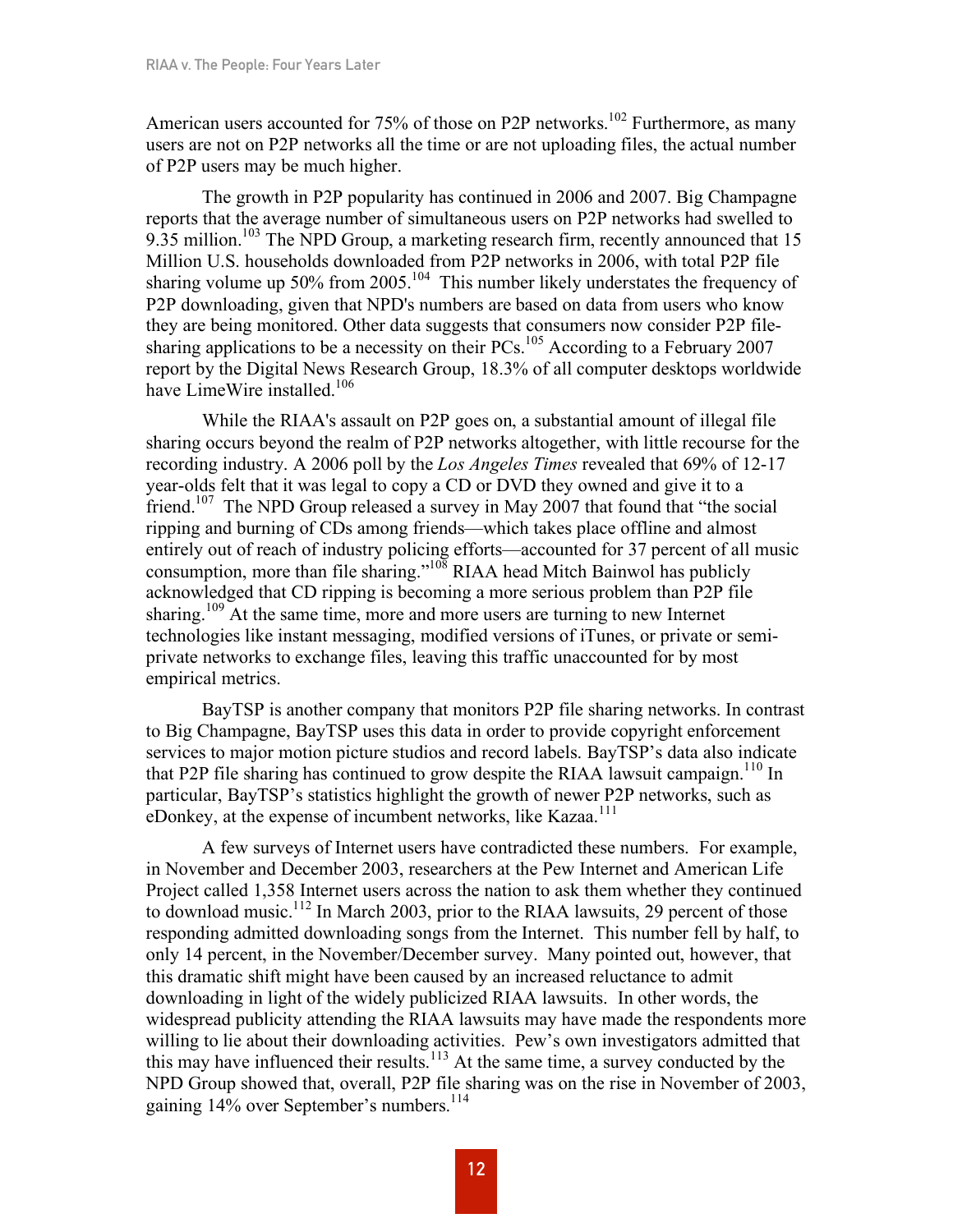At any rate, the decrease shown by Pew's early surveys soon reversed itself. By February 2004, Pew's survey showed an increase in downloading, partially due to the rise of authorized download services and partly due to increased P2P file sharing.<sup>115</sup> By Pew's own conservative estimates, six months after the RIAA lawsuits began, more than 20 million Americans continued to use P2P file sharing software—a number amounting to 1 in 6 Americans with Internet access.<sup>116</sup>

While it is hard to precisely measure the use of P2P and the amount of illegal file sharing in the U.S., one thing is clear: after more than 20,000 RIAA lawsuits, tens of millions of U.S. music fans continue to use P2P networks and other new technologies to share music. The lawsuit campaign has not succeeded in driving P2P out of the mainstream, much less to the fringes, of the digital music marketplace. Moreover, by most accounts P2P usage is growing rapidly in the rest of the world, where the RIAA has not been able to replicate the scale of its lawsuits against Americans of all ages and backgrounds.

## **B. Education by Lawsuit: Lesson Learned and Ignored.**

The RIAA has frequently justified the lawsuit campaign as the most effective way to get music fans to understand that downloading is illegal and can have serious consequences. <sup>117</sup> In the words of top RIAA lawyer, Cary Sherman, "Enforcement is a tough love form of education."<sup>118</sup> There is some evidence to support this view. After all, in light of the recurring headlines in most major media outlets, it would be remarkable if the lawsuits had failed to increase awareness of the record industry's view that file sharing constitutes copyright infringement. An April 2004 survey revealed that 88% of children between 8 and 18 years of age believed that P2P downloading was illegal.<sup>119</sup> At the same time, the survey also discovered that 56% of the children polled continue to download music regardless. In fact, the children surveyed were more concerned about computer viruses than about being sued by the record industry. Another April 2004 survey, this one focusing on college-bound high school students, found that 89% of high school students continued to download music despite understanding that it was against the law.<sup>120</sup> This number decreased slightly in a 2006 survey by Piper Jaffrey that found that 79% of high school students who obtain their music online,  $72\%$  use P2P networks to do so.<sup>121</sup> In short, the RIAA's "tough love" message has clearly been delivered, and does not appear to be working.

The "educational" value of the litigation campaign is also diminishing because it has become "business as usual." Media coverage of the continuing lawsuit campaign has largely dissipated, with stories about the lawsuits migrating from the front to the back pages to not being covered at all.<sup>122</sup> As a result, since early 2006, the RIAA gave up its monthly press releases announcing how many individuals were being sued.

If the goal of the RIAA was to increase awareness of the copyright laws, that mission has been accomplished, albeit at the expense of financial hardship to over 20,000 arbitrarily chosen individuals. But as press attention fades, the "bang for the buck" provided by suing randomly-chosen filesharers has diminished as well. In other words, if the lawsuits are to continue indefinitely, they cannot be justified as an "educational" measure.

## **C. Going after the Fans = Unnecessary Roughness.**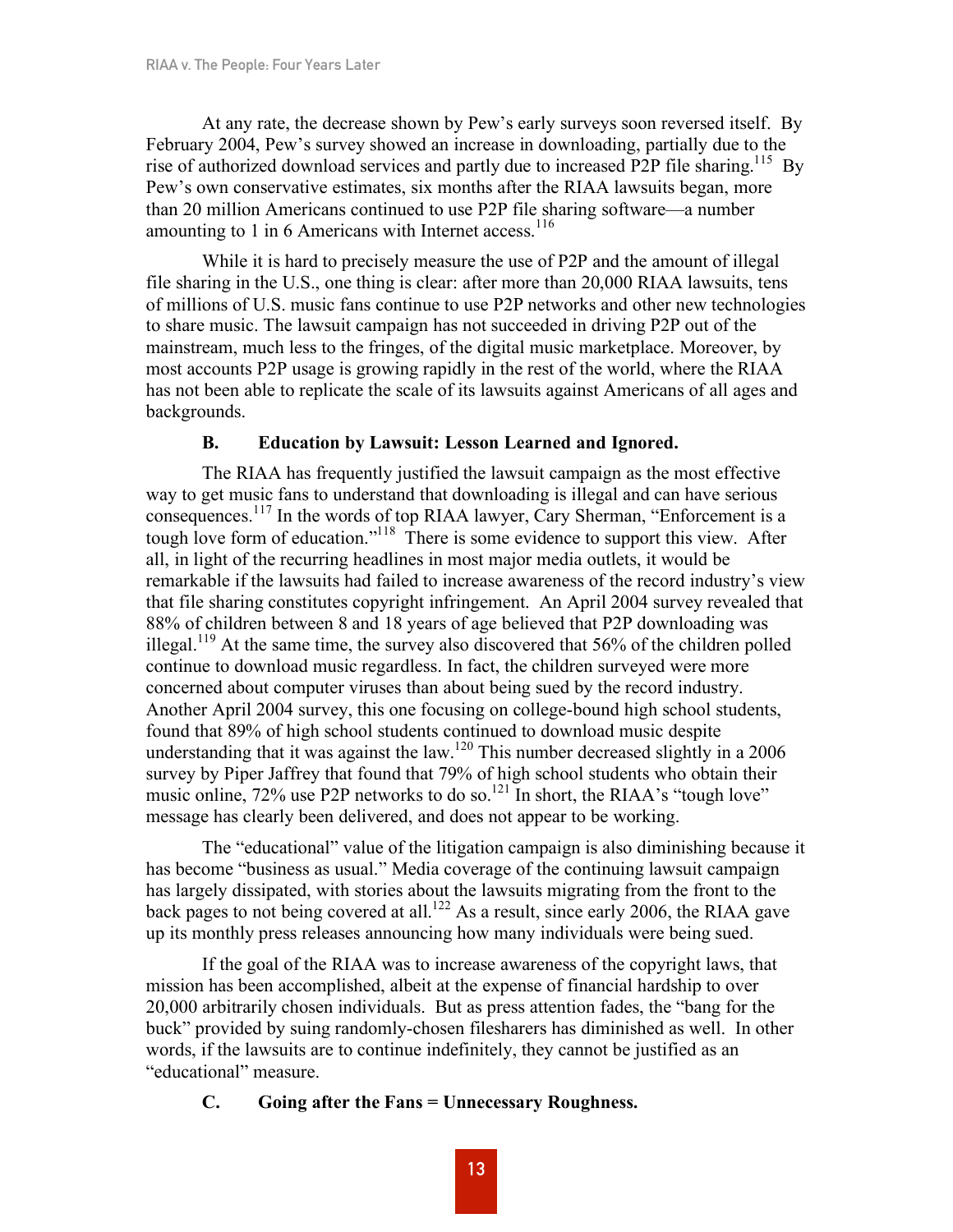According to the RIAA's public statements, its lawsuits against individuals were necessitated, in part, by court rulings that blocked it from going after P2P technology vendors. That justification has disappeared as well.<sup>123</sup> In June 2005, the Supreme Court announced a new "inducement" doctrine that permits the imposition of liability against anyone "who distributes a device with the object of promoting its use to infringe copyright, as shown by clear expression or other affirmative steps taken to foster infringement."

The RIAA characterized the *MGM v. Grokster* decision as "the dawn of a new day—an opportunity that will bring the entertainment and technology communities even closer together, with music fans reaping the rewards." <sup>124</sup> Presumably, one of those "rewards" could have been the end of the lawsuit campaign. Instead, just two days after the Supreme Court's ruling, the RIAA announced a new wave of lawsuits against 784 music fans.<sup>125</sup> The recording industry appears to have made suing individual music fans a part of its business-as-usual routine.

## **D. What about iTunes? A Drop in the Bucket.**

Some have justified the lawsuit campaign as a necessary "stick" designed to complement the "carrot" of authorized music services. The notion is that the fear of lawsuits will drive music fans to services like Apple's iTunes Music Store, where they will be hooked on 99 cent downloads and abandon the P2P networks.

Some music fans are finding what they want at the authorized music services and download stores. Apple's iTunes Music Store, the most successful of all the authorized music services, sold 2 billion downloads between April 2003 and January  $2007.<sup>126</sup>$ 

But the, volume of downloads sold to date continues to pale when compared to the number of files swapped over P2P networks—an estimated 5 *billion each month*. 127 In other words, the number of files shared on these networks was over 35 times greater than the number of songs purchased on iTunes. The recording industry's own international industry group, the IFPI, estimated in 2006 that there were 40 unauthorized downloads for every legitimate download purchased.<sup>128</sup> In short, all of the authorized music services together do not yet amount to a drop in the digital music downloading bucket.

If the recording industry is serious about luring music fans away from P2P networks and other methods of sharing, it should be focusing more attention on dangling a tastier carrot, rather than swatting more individuals with the lawsuit stick. The authorized music services suffer from three critical shortcomings when compared to unauthorized alternatives: (1) anti-consumer "digital rights management" restrictions; (2) limited inventory; and (3) high prices.

First, and perhaps most significantly, the offerings from the authorized music services are restricted using digital rights management, or "DRM," technologies.<sup>129</sup> Thanks to these technologies, music fans find that they cannot copy the music they have paid for to portable devices of their choosing—including Apple's popular iPod. Moreover, several music services, such as Napster and Yahoo, amount to little more than extended rental services—if the service is cancelled, the files stop working.<sup>130</sup> The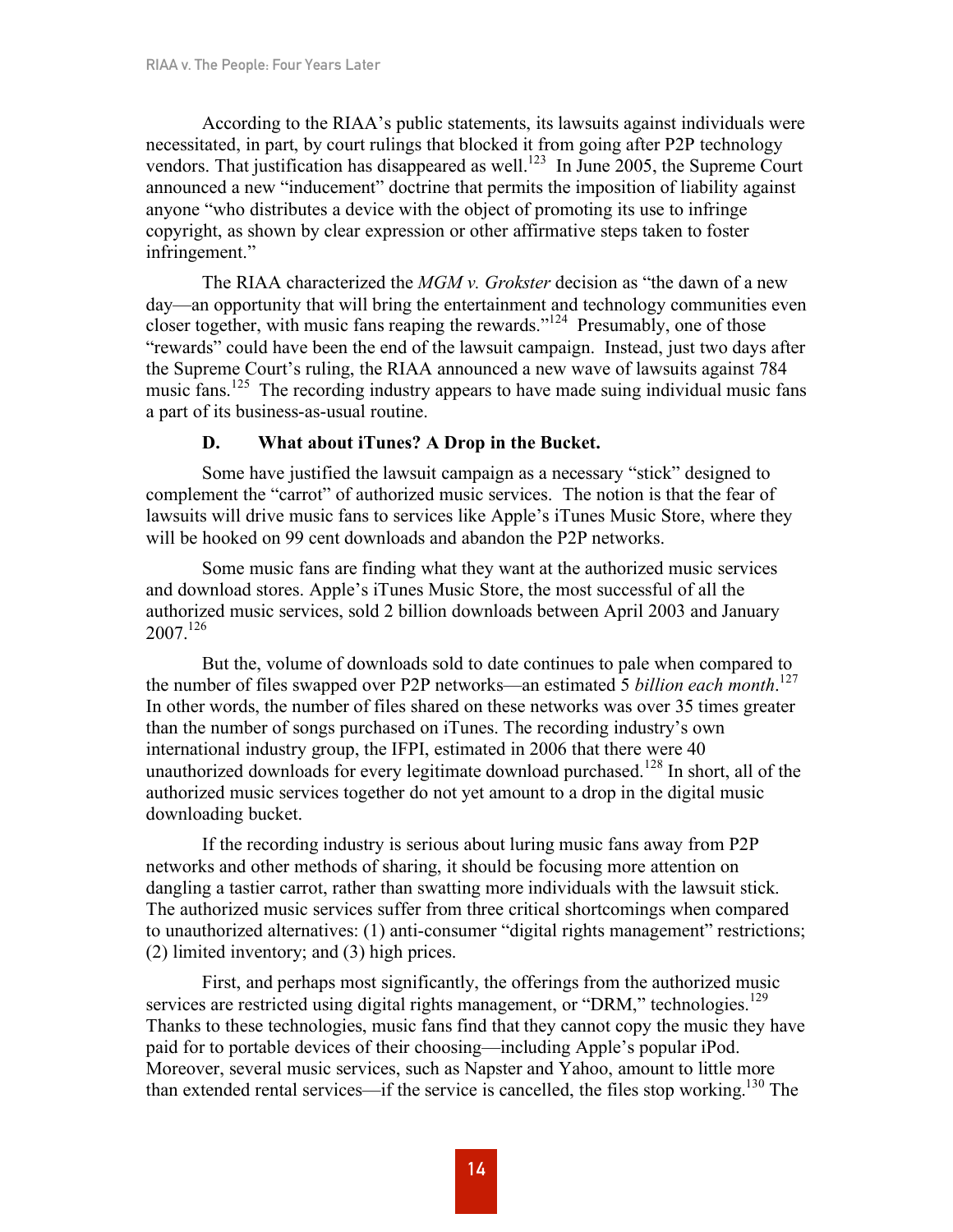music provided is often streamed, which means the user cannot retain it for future use. Users may have the possibility of purchasing the files permanently, but only by paying another fee.

While these restrictions, when considered in a vacuum, may strike some as reasonable, they make for a less-than-attractive carrot when dangled in front of music fans used to the unencumbered MP3 files they find on P2P networks. At the same time, the DRM technologies have not succeeded in keeping any "protected" songs off the Internet. In fact, the existence of these restrictions gives otherwise law-abiding customers a reason to seek out P2P channels when their legitimate expectations are frustrated (after all, these are the customers who paid for the music they could have obtained for free!).

The backlash against "DRM" on digital downloads has led to the creation of some commercial music services that sell unrestricted tracks, such as eMusic and Amie Street.<sup>131</sup> However, these services are still plagued by pricing issues and especially limited inventory. Steve Jobs announced his own dislike of industry-mandated DRM, paving the way for even Apple to provide DRM-free tracks on iTunes for a premium.<sup>132</sup>

Second, limited inventory is a problem across the board. Online stores omit both popular performers like the Beatles, as well as obscure (and non-obscure) independent artists and rarities such as live concert recordings. For many popular hip-hop albums, only some tracks are available, with the remainder caught up in Byzantine music industry fights over licensing.<sup>133</sup> By contrast, all of these are made available by music fans on the P2P networks.

Third, the pricing of individual music downloads remains too high. The major labels' own mail order record clubs, such as BMG Music Service, will deliver a CD for as little as \$8.00. Yet that same album costs \$9.99 from the iTunes Music Store. It seems evident that the 99 cent per download price is set more in deference to retail CD prices than profit-maximizing price that a free market would provide. Real Networks vividly demonstrated this when it unilaterally slashed its prices to 49 cents per download (thereby losing money on every sale, since the record labels insist on wholesale prices above 60 cents per download) and saw its sales figures multiply sixfold.<sup>134</sup> This experiment suggests that the record labels could expand the market for authorized downloads and their own revenues by cutting their wholesale prices in half.

## **E. Incubating New "Darknet" Technologies.**

The RIAA lawsuit campaign may also be encouraging music fans to migrate to file sharing technologies that will be both more efficient for users and harder for the RIAA to infiltrate. To the extent filesharers are worried about the RIAA lawsuits, many are simply opting to continue downloading while refraining from uploading (this is known as "leeching" in the lexicon of the P2P world).<sup>135</sup> Because the RIAA lawsuit campaign has, thus far, only targeted uploaders, "leechers" can continue downloading evidently without risk. Given the global popularity of P2P, there is no shortage of offshore uploaders for U.S. filesharers to rely on.

In response to the RIAA lawsuits, many filesharers are beginning to opt for new file sharing technologies that protect their anonymity. Software such as DirectConnect,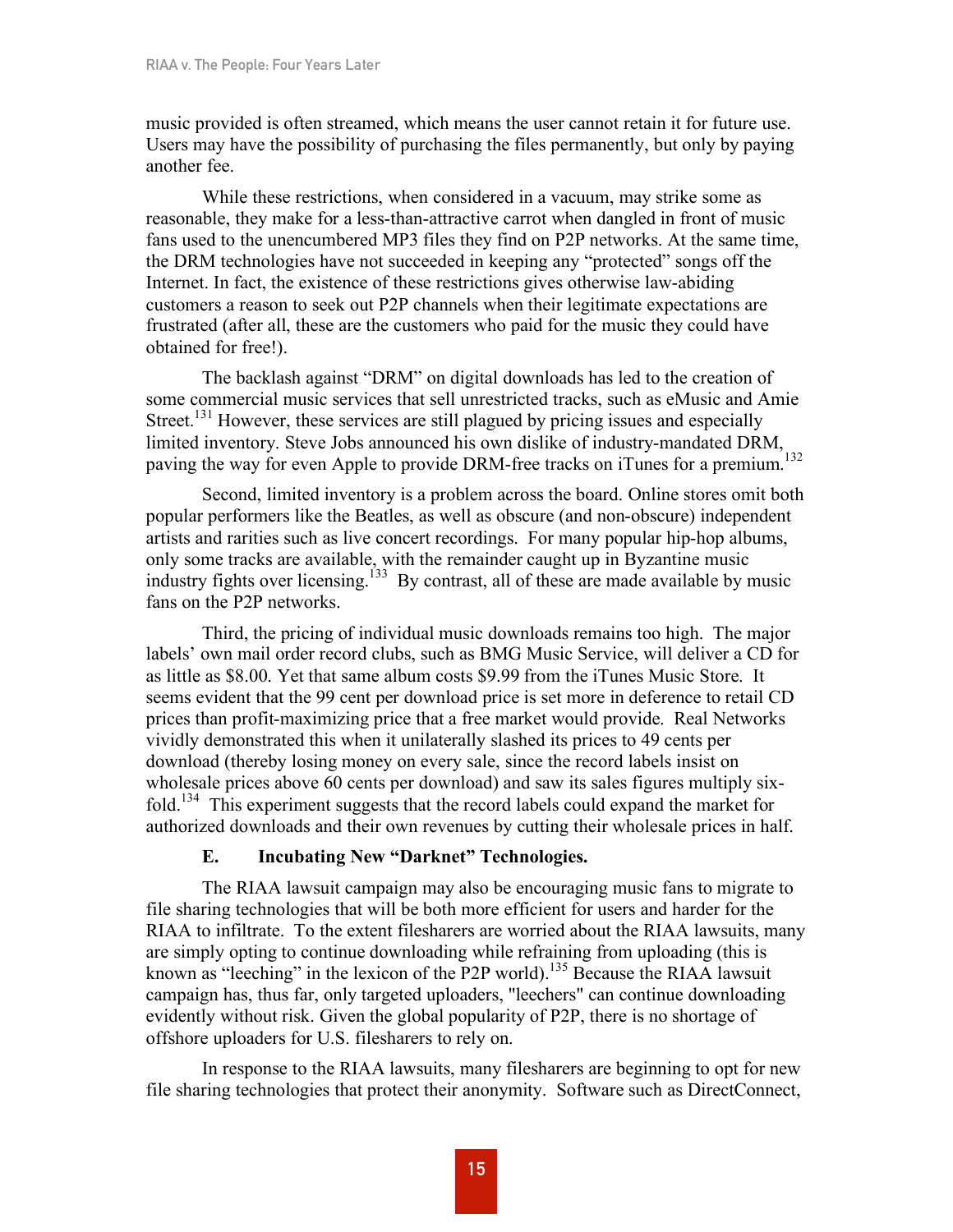WASTE, and AllPeers offer secure, encrypted file sharing capabilities to groups of friends.<sup>136</sup> Infiltrating these private P2P circles is much more difficult than simply trolling public P2P networks. Other technologies, such as MUTE, Freenet, the I2P Network, and JAP provide file sharing capabilities in a context that protects the anonymity of the uploader.<sup>137</sup> In these networks, the content is encrypted and copied through a number of intermediate points in a manner that obfuscates its source. Many other users are opting to share using the "buddy list" and file sharing capabilities in popular instant messaging clients, like those offered by Yahoo and AOL.

Internet-based file sharing, moreover, may soon be supplanted by hand-to-hand file sharing. As noted previously, burning and exchanging CDs among friends is commonplace. The cost of digital storage media is falling rapidly, while capacity has risen substantially in the past few years. The HD-DVD-R and HD-DVD-RW formats allow users to burn 15-30 GB of content onto a single disc.<sup>138</sup> Meanwhile, Blu-Ray's recordable formats, BD-R and BD-RE, are capable of storing between 25 and 50 GB per disc, for which PC-based burners have been available since July 2006.<sup>139</sup> TDK has even showcased a BD-R disc capable of storing 100 GB.<sup>140</sup> Hard drives also continue to fall in price and expand in capacity. As of July 2007, a 500 GB drive can be had for about \$120, offering music fans the ability to collect and share extremely large music collections from and among their extended circle of friends and acquaintances. USB flashdrives, while currently limited to a few GB in capacity, have also gained in popularity, providing another convenient means for quickly sharing files.

## **VIII. What to Do Instead.**

Four years and more than 20,000 lawsuits later, the RIAA's campaign of suing individual American music fans has failed. It has failed to curtail P2P downloading. It has not persuaded music fans that sharing is equivalent to shoplifting. It has not put a penny into the pockets of artists. It has failed to drive the bulk of filesharers into the arms of authorized music services. In fact, the RIAA lawsuits may well be driving filesharers to new technologies that will be much harder for the RIAA's investigators to infiltrate and monitor.

There is a better way. EFF advocates a voluntary collective licensing regime as a mechanism that would fairly compensate artists and rightsholders for P2P file sharing.<sup>141</sup> The concept is simple: the music industry forms one or more collecting societies, which then offers file sharing music fans the opportunity to "get legit" in exchange for a reasonable regular payment, say \$5 per month. So long as they pay, the fans are free to keep doing what they are going to do anyway—share the music they love using whatever software they like on whatever computer platform they prefer without fear of lawsuits. The money collected gets divided among rightsholders based on the popularity of their music. In exchange, file sharing music fans who pay (or have their ISP or software provider or other intermediary pay on their behalf) will be free to download whatever they like, using whatever software works best for them. The more people share, the more money goes to rights-holders. The more competition in P2P software, the more rapid the innovation and improvement. The more freedom for fans to upload what they care about, the deeper the catalog.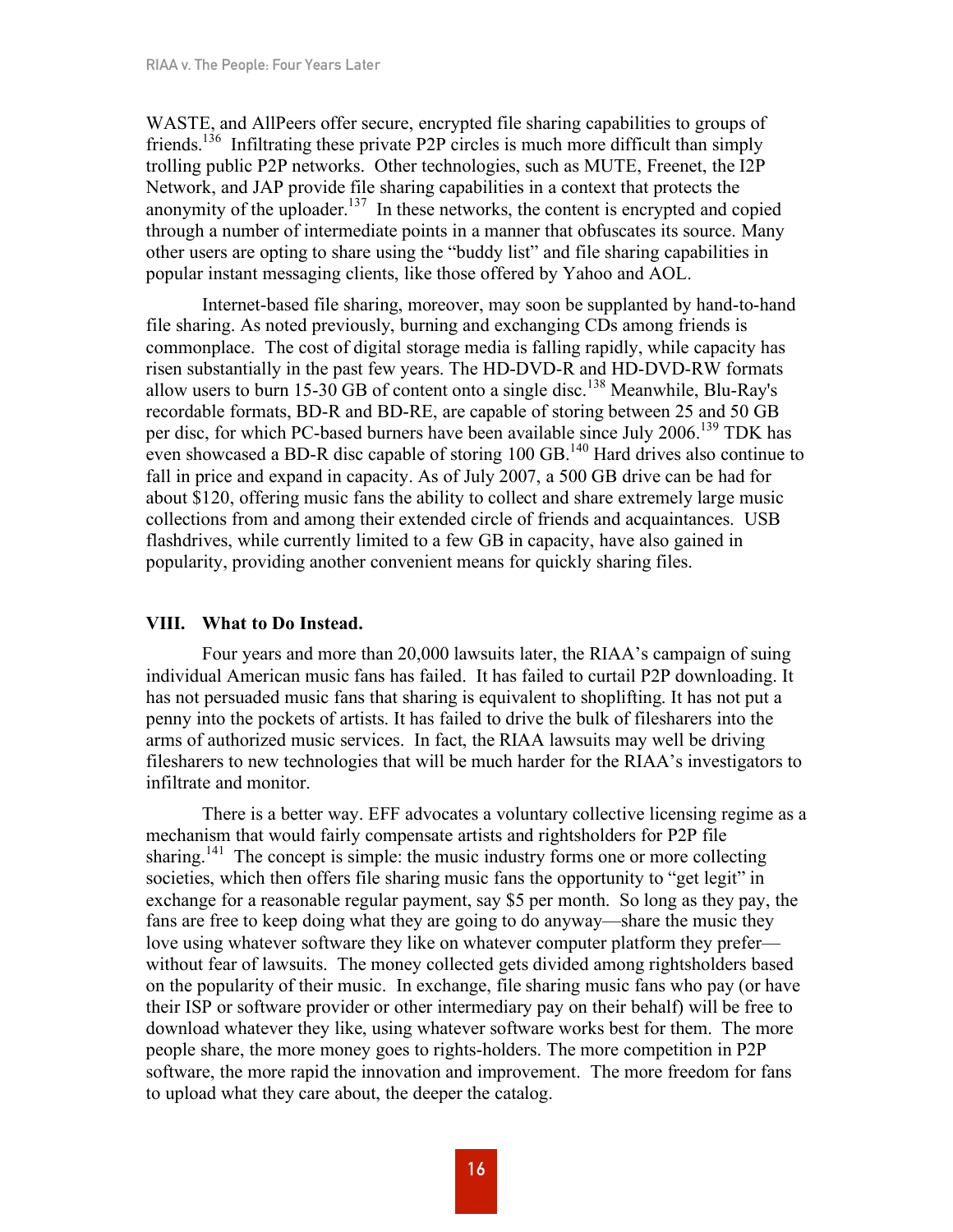This has been successfully done before. For decades, "collecting societies" like ASCAP, BMI and SESAC have been collecting fees from radio stations, performance venues, bars and restaurants. Once the fee is paid, these establishments are entitled to play whatever music they like, from whatever source, as often as they like. Music fans today deserve the same opportunity to pay a fee for the freedom to download the music they love.

Some lawsuits would still be necessary, the same way that spot checks on the subway are necessary in cities that rely on an "honor system" for mass transit. But the lawsuits will no longer be aimed at singling out music fans for multi-thousand dollar punishments in order to "make an example" of them. They will no longer be intended to drive fans into the arms of inferior, over-priced alternatives.

Instead, the system would reinforce the rule of law—by giving fans the chance to pay a small monthly fee for P2P file sharing, a voluntary collection system creates a way for fans to "do the right thing" along with a realistic chance that the majority will actually be able to live up to the letter of the law.

http://www.riaa.com/newsitem.php?news\_year\_filter=2007&resultpage=5&id=0BB7A35D-544B-2DD2-F374-4F680D6BAE9B *and*

http://www.riaa.com/newsitem.php?news\_year\_filter=2007&resultpage=1&id=7710D405-A886-F768-B8AD-EBC0E4831DD1.

<sup>3</sup> Associated Press, "Elderly man, schoolgirl, professor among file-swapping defendants," *USA Today*, September 9, 2003, http://www.usatoday.com/tech/news/techpolicy/2003-09-09-riaadefendants\_x.htm.

- <sup>4</sup> *See, e.g.*, RIAA Continues Enforcement Of Rights With New Lawsuits Against 784 Illegal Filesharers, RIAA Press Release, Jun. 29, 2005, http://www.riaa.com/newsitem.php?news\_year\_filter=2005&resultpage=7&id=8B83713E-4BD3-F311-29FB-AE9100E49FF1 ; John Borland, "RIAA files 754 new file-swapping suits," *CNET News.com*, December 16, 2004, http://news.com.com/RIAA+files+754+new+fileswapping+suits/2110-1027\_3-5494259.html.
- <sup>5</sup> *See* Eliot Van Buskirk, "A Poison Pen From the RIAA", *Wired,* Feb. 28, 2007, http://www.wired.com/politics/onlinerights/news/2007/02/72834.

<sup>6</sup> Courtney Macavinta, "Recording industry sues music start-up, cites black market," *CNET News.com*, December 7, 1999, http://news.com.com/Recording+industry+sues+music+startup%2C+cites+black+market/2100-1023\_3-234092.html?tag=st.rn (Napster); Thomas C. Green, "MPAA, RIAA sue Scour over copyrights," *The Register*, July 24, 2000,

 <sup>1</sup> John Borland, "RIAA sues <sup>261</sup> file swappers," *CNET News.com*, September 8, 2003, http://news.com.com/2100-1023\_3-5072564.html.

<sup>2</sup> *See* Justin Engel, "Music Industry Targets CMU," *The Saginaw News,* Apr. 16, 2007 (quoting the RIAA as filing 18,000 lawsuits); *and* recent RIAA press releases citing about 400 complaints against universities per month, found here:

http://www.riaa.com/newsitem.php?news\_year\_filter=2007&resultpage=4&id=B3196098-01D3-FCD7-E97E-E8F8384E4986 *and*

http://www.riaa.com/newsitem.php?news\_year\_filter=2007&resultpage=3&id=7408966D-245D-A17D-4869-C0DB1E7ADA97 *and*

http://www.riaa.com/newsitem.php?news\_year\_filter=2007&resultpage=2&id=C2476AFF-A70F-0567-76C2-FC3ECEE93D8E *and*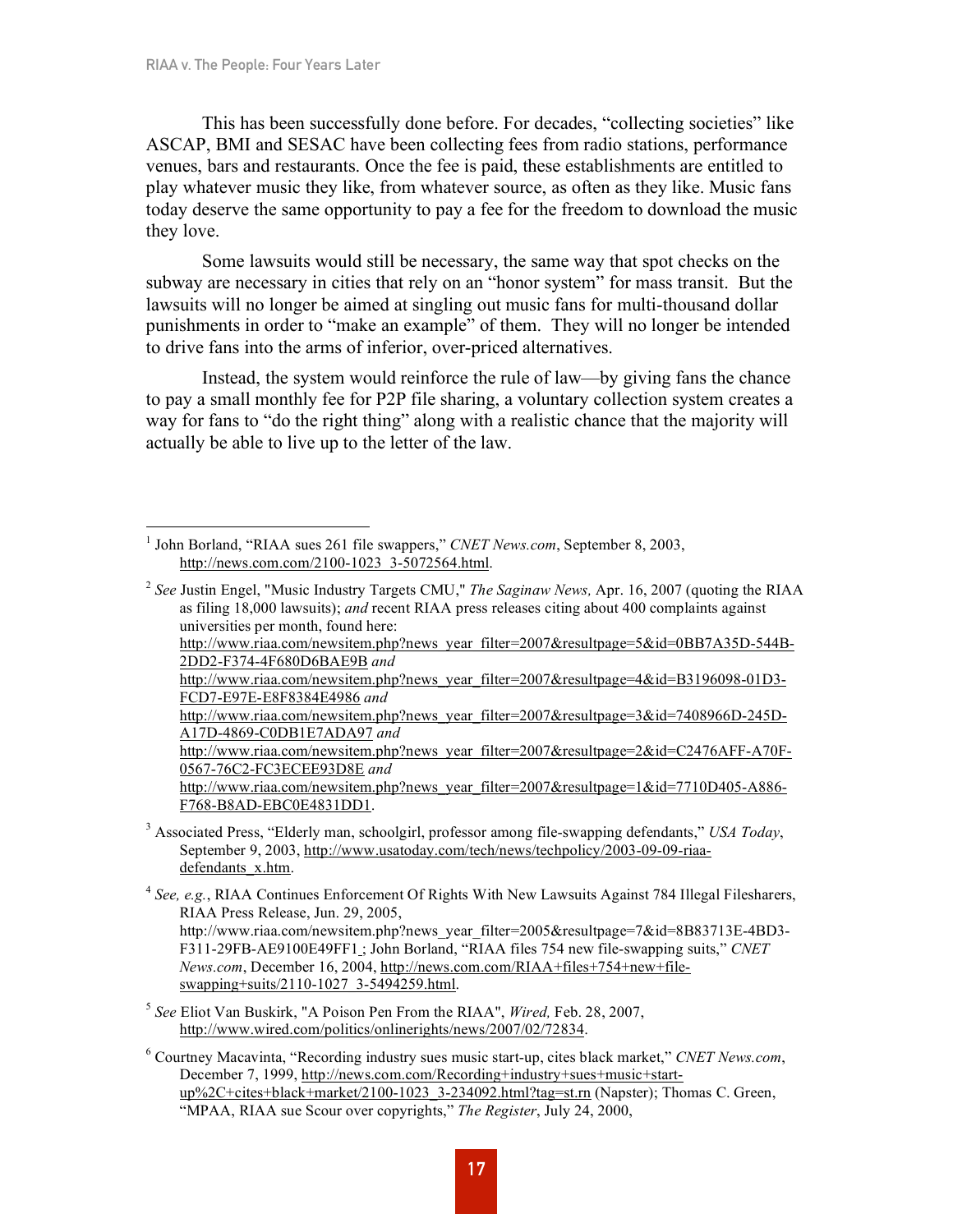http://www.theregister.co.uk/2000/07/24/mpaa\_riaa\_sue\_scour\_over/ (Scour); John Borland, "RIAA sues Aimster over file swapping," *CNET News.com*, May 25, 2001, http://news.com.com/2100-1023-258259.html?legacy=cnet (Aimster); John Borland, "Suit hits popular post-Napster network," *CNET News.com*, October 3, 2001, at http://news.com.com/Suit+hits+popular+post-Napster+network/2100-1023\_3-273855.html (MusicCity, Kazaa and Grokster); Borland, "Audiogalaxy hit by RIAA suit," *CNET News.com*, May 24, 2002, http://zdnet.com.com/2100-1106-922904.html (AudioGalaxy); John Borland, "RIAA sues iMesh file-trading firm," *CNET News.com*, September 19, 2003, http://news.com.com/2100- 1025\_3-5079454.html?part=msnbc-cnet&tag=alert&form=feed&subj=cnetnews (iMesh); Ed Oswald, "RIAA Sues LimeWire Over Piracy," *BetaNews,* Aug. 4, 2006, http://www.betanews.com/article/RIAA\_Sues\_LimeWire\_Over\_Piracy/1154722015 (LimeWire).

- <sup>7</sup> *See A&M Records, Inc. v. Napster, Inc.*, 239 F.3d 1004 (9th Cir. 2001), http://news.findlaw.com/hdocs/docs/napster/napster032502opn.pdf; Napster, Aimster, Scour, and Audiogalaxy all ultimately were liquidated or filed for bankruptcy.
- <sup>8</sup> John Borland, "Peer to peer: As the revolution recedes," *CNET News.com*, December 31, 2001, http://news.com.com/2100-1023-277478.html; John Borland, "P2P users traveling by eDonkey," *CNET News.com,* Aug. 28, 2005, http://news.com.com/P2P+users+traveling+by+eDonkey/2100- 1025\_3-5843859.html.
- <sup>9</sup> *See* Lee Rainie, et al., "Music and video downloading moves beyond P2P," Pew Internet & American Life Project, Mar. 2005, http://www.pewinternet.org/pdfs/PIP\_File sharing\_March05.pdf; Mitch Bainwol, "Building a Brighter Future – Making and Selling Great Music," http://www.narm.com/2005Convention/Bainwol.pdf.
- <sup>10</sup> http://www.allpeers.com/.
- <sup>11</sup> Sarah McBride, "File-Sharing Firms are Urged to Protect Music Industry Rights," *Wall Street J.*, D8, Sept. 15, 2005.
- <sup>12</sup> See generally Joseph Menn, ALL THE RAVE: THE RISE AND FALL OF SHAWN FANNING'S NAPSTER (2003) (chronicling the rise and fall of the original Napster).
- <sup>13</sup> Associated Press, "'BitTorrent' Gives Hollywood a Headache," *USA Today*, Dec. 10, 2004, http://www.usatoday.com/tech/news/techpolicy/2004-12-10-bittorrent-hollywood\_x.htm.
- <sup>14</sup> Edward W. Felten, "P2P in 15 Lines of Code," *Freedom to Tinker Blog*, Dec. 15, 2004, http://www.freedom-to-tinker.com/?p=738.
- <sup>15</sup> Scott Carlson, "Recording Industry Sues 4 Students for Allegedly Trading Songs Within College Networks," *Chron. of Higher Educ*., Apr. 4, 2003 http://chronicle.com/free/2003/04/2003040401t.htm; Dawn C. Chmielewski, "Students accused of piracy," *S.J. Merc. News*, Apr. 4, 2003.
- <sup>16</sup> John Borland, "RIAA Sues Campus File Swappers," *CNET News.com*, April 3, 2003, http://news.com.com/2100-1027-995429.html; Complaint available at http://news.findlaw.com/hdocs/docs/riaa/arcopeng40303njcmp.pdf.
- <sup>17</sup> Nick Wingfield, "College Students Settle Suit Filed by Recording Industry," *Wall Street J*., May 1, 2003 http://online.wsj.com/article/0,,SB105182439529211800,00.html.

<sup>18</sup> *Id*.

- <sup>19</sup> Scott Carlson, "Recording Industry Sues 4 Students for Allegedly Trading Songs Within College Networks," *Chron. of Higher Educ*., Apr. 4, 2003 http://chronicle.com/free/2003/04/2003040401t.htm.
- <sup>20</sup> Lisa Bowman, "Labels Aim Big Guns at File Swappers," *CNET News.com*, June 25, 2003 http://news.com.com/Labels+aim+big+guns+at+small+file+swappers/2100-1027\_3-1020876.html.

<sup>21</sup> *Id.*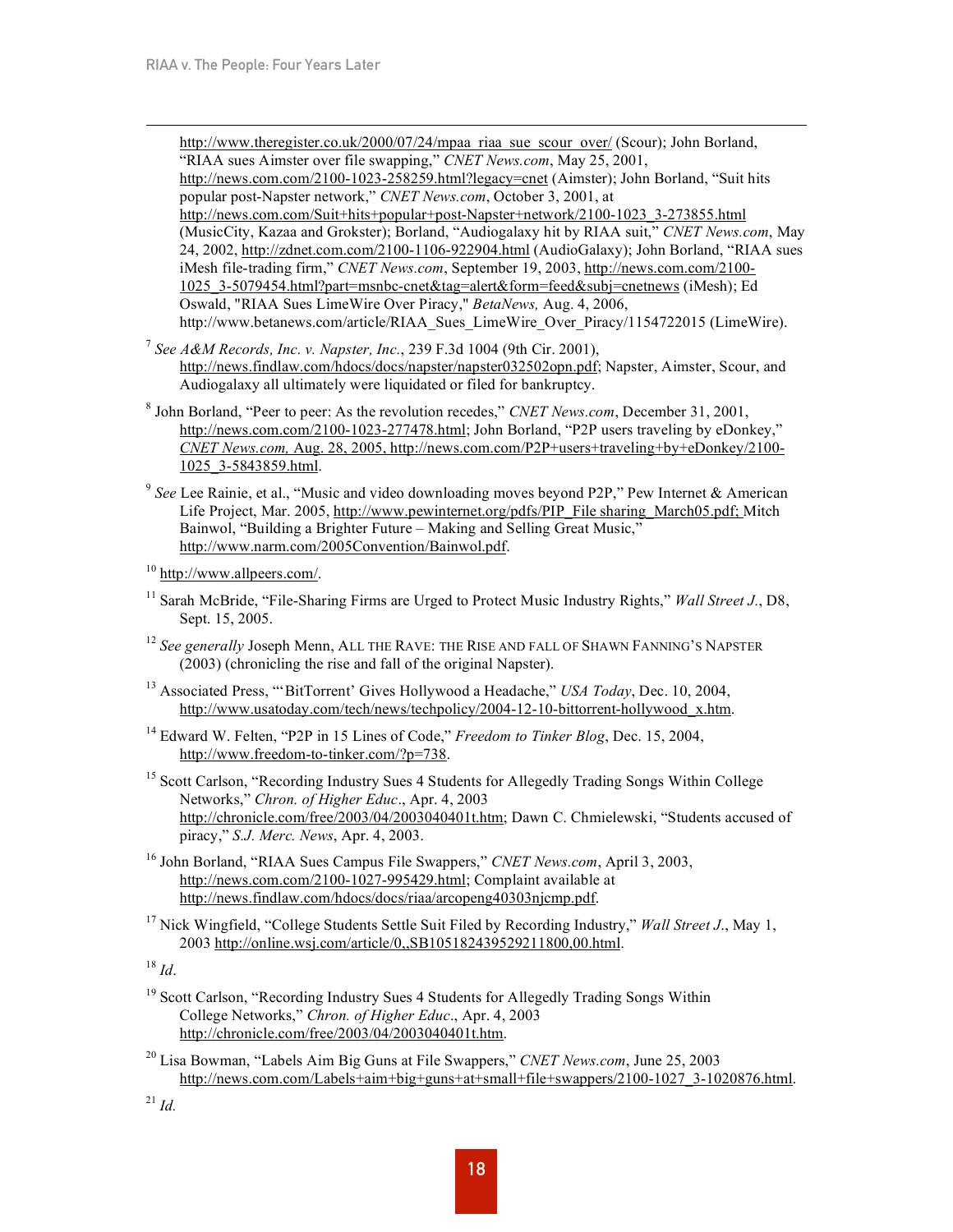# $22$  17 U.S.C. § 512(h).

- <sup>23</sup> Archived court documents for *RIAA v. Verizon Internet Services, Inc.*; *RIAA v. Charter Communications, Inc.*; and *Pacific Bell Internet Services v. RIAA* can be found at the following URLs, respectively: http://www.eff.org/legal/cases/RIAA\_v\_Verizon/; http://www.eff.org/IP/P2P/Charter/; and http://www.eff.org/IP/P2P/riaa-v-thepeople.php.
- <sup>24</sup> See http://www.eff.org/legal/cases/RIAA\_v\_Verizon/20030516\_eff\_amicus.pdf.
- <sup>25</sup> See Katie Dean, "Senator Takes a Swing at RIAA," *Wired.com,* Sept. 17, 2003, http://www.wired.com/news/politics/0.1283.60461.00.html?tw=wn\_story\_related
- <sup>26</sup> See "Recording Industry Begins Suing P2P Filesharers Who Illegally Offer Copyrighted Music Online," RIAA Press Release, September 8, 2003, http://www.riaa.org/newsitem.php?news\_year\_filter=2003&resultpage=6&id=85183A9C-28F4-19CE-BDE6-F48E206CE8A1.
- <sup>27</sup> Helen Kennedy, "C-notes for Brianna," *New York Daily News*, September 11, 2003, http://www.nydailynews.com/front/story/116703p-105168c.html.
- <sup>28</sup> "Not-so-Jolly Rogers," *The Economist*, September 10, 2003, http://www.economist.com/agenda/PrinterFriendly.cfm?Story\_ID=2050467.
- <sup>29</sup> "Grandfather caught in music fight," *BBC News*, September 9, 2003, http://news.bbc.co.uk/2/hi/entertainment/3092854.stm (Durwood Pickle); Jefferson Graham, "RIAA lawsuits bring consternation, chaos," *USA Today*, September 10, 2003, http://www.usatoday.com/tech/news/techpolicy/2003-09-10-riaa-suit-reax\_x.htm (Matthew McChesney).
- <sup>30</sup> John Schwartz, "She Says She's No Music Pirate. No Snoop Fan, Either," *New York Times*, September 25, 2003, http://www.nytimes.com/2003/09/25/business/media/25TUNE.html?ex=1098849600&en=6960e36 2c873ed2e&ei=5070.
- <sup>31</sup> Dennis Roddy, "The Song Remains the Same" *Pittsburgh Post-Gazette.com*, Sept. 16, 2003.
- <sup>32</sup> *See* Grant Gross, "Congress Scrutinizes RIAA Tactics," *IDG News*, Sept. 17, 2003, http://www.pcworld.com/news/article/0,aid,112535,00.asp
- <sup>33</sup> Letter from Phil Corwin to Senate Judiciary Committee, Feb. 24 2004, *available at* http://lawgeek.typepad.com/lawgeek/2004/03/kazaa<sup>l</sup>lobbyist.htm.
- <sup>34</sup> *See* Katie Dean, "Senator Wants Answers From RIAA, *Wired News*, August 1, 2003 http://www.wired.com/news/politics/0,1283,59862,00.html
- <sup>35</sup> John Borland, "Record industry warns of new lawsuits," *CNET News.com*, October 17, 2003, http://news.com.com/Record+industry+warns+of+new+lawsuits/2100-1027\_3- 5093078.html?tag=nl.
- <sup>36</sup> Paul Roberts, "RIAA Sues 532 'John Does,'" *IDG News*, January 21, 2004, http://www.pcworld.com/news/article/0,aid,114387,00.asp.
- <sup>37</sup> John Borland, "RIAA files 80 new file-swapping suits," *CNET News.com*, October 30, 2003, http://news.com.com/2100-1027\_3-5099738.html?tag=nefd\_top.
- <sup>38</sup> *See RIAA v. Verizon,* 351 F.3d 1229 (D.C. Cir. 2003) http://www.eff.org/legal/cases/RIAA\_v\_Verizon/opinion-20031219.pdf.

<sup>39</sup> *See* "Recording Industry Begins Suing P2P File Sharers Who Illegally Offer Copyrighted Music Online; Will Agree Not to Sue P2P Users Who Voluntarily Pledge to Stop Distributing Music Illegally," RIAA Press Release, September 8, 2003, http://www.riaa.com/newsitem.php?news\_year\_filter=2003&resultpage=6&id=85183A9C-28F4-19CE-BDE6-F48E206CE8A1.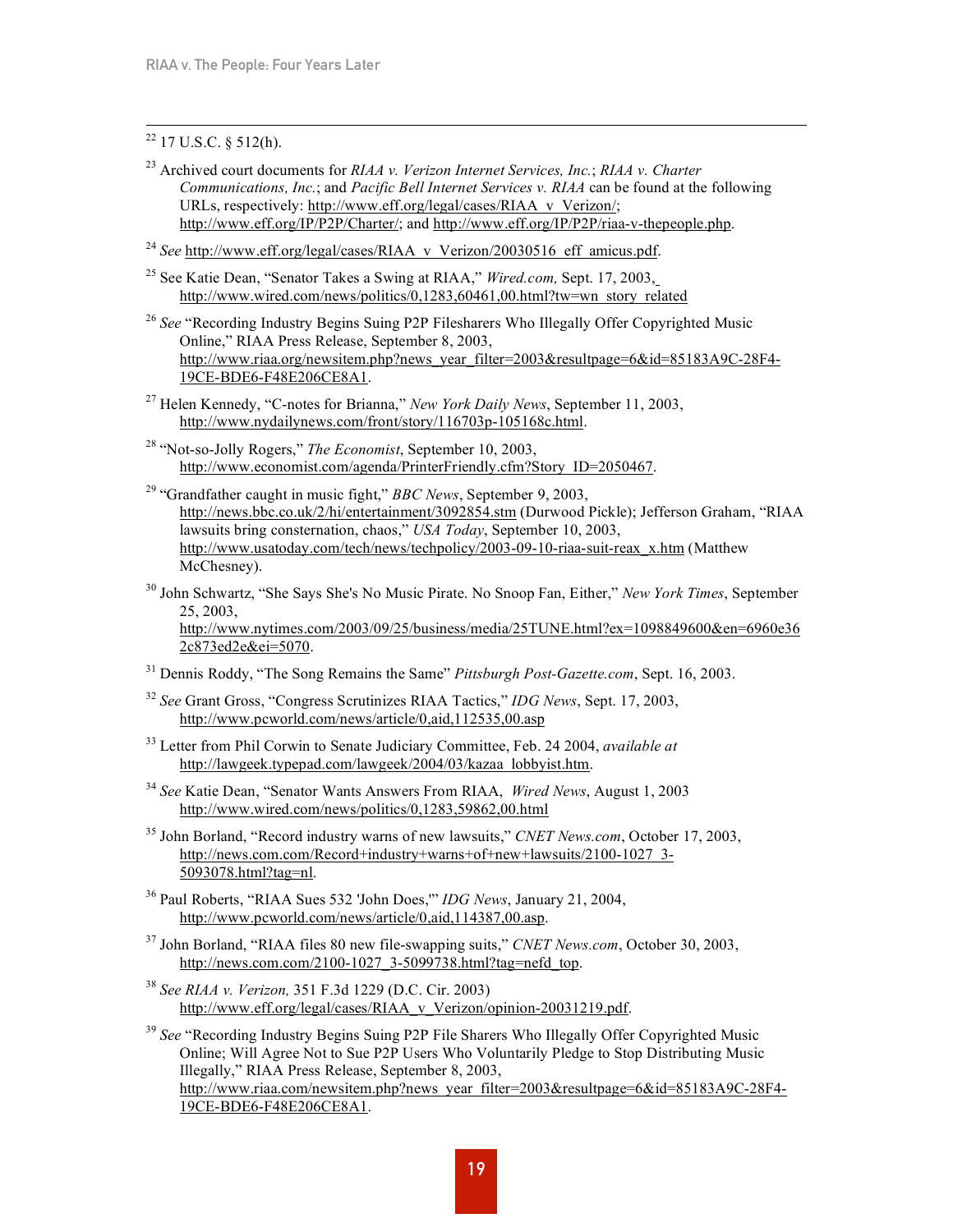- <sup>40</sup> See http://www.riaa.com/newsitem.php?news\_year\_filter=2003&resultpage=6&id=85183A9C-28F4-19CE-BDE6-F48E206CE8A1.
- <sup>41</sup> Fred von Lohmann, "'Amnesty' for Music File Sharing Is a Sham," *Los Angeles Times*, September 10, 2003, http://www.eff.org/share/20030910\_fred\_latimes.pdf.
- <sup>42</sup> *See* Complaint, Parke v. RIAA (Cal. Super. Ct. filed Sept. 9, 2003) http://www.techfirm.com/parke.pdf.
- <sup>43</sup> Associated Press, "Music Biz Kills Amnesty Program," *Wired News*, April 19, 2004, http://www.wired.com/news/digiwood/0,1412,63133,00.html.

<sup>44</sup> *Id*.

<sup>45</sup> Roy Mark, "High Court Bounces Latest RIAA Effort," *InternetNews.com*, Oct. 12, 2004, http://www.internetnews.com/bus-news/article.php/3420681.

<sup>46</sup> *Id.*

- <sup>47</sup> John Schwartz, "Recording Industry Is Accusing 532 People of Music Piracy," *New York Times*, January 21, 2004, http://www.nytimes.com/2004/01/21/business/21WIRE-MUSIC.html?ex=1098849600&en=6fbab6ab32a03237&ei=5070&hp.
- <sup>48</sup> The RIAA lawsuits began focusing on university students in September of 2004. *See* "RIAA Brings Lawsuits Against 762 Illegal File Sharers," RIAA Press Release, September 30, 2004, http://www.riaa.org/newsitem.php?news\_year\_filter=2004&resultpage=5&id=E578CA9B-0323-652D-60E0-0FC0B4DE626A.
- <sup>49</sup> For a running tally of lawsuit totals through February 2006, as compiled from RIAA press releases, *see* "RIAA Watch," http://sharenomore.blogspot.com/.
- <sup>50</sup> *See* Justin Engel, "Music Industry Targets CMU," *The Saginaw News,* Apr. 16, 2007 (quoting the RIAA as filing 18,000 lawsuits).
- <sup>51</sup> Ted Bridis, "Some Twists in Music Piracy Lawsuits," *BizReport*, August 23, 2004, http://www.bizreport.com/news/7847/.
- <sup>52</sup> Bob Mehr, "Gnat, Meet Cannon," *Chicago Reader*, Feb. 4, 2005 http://www.chicagoreader.com/TheMeter/050204.html.
- <sup>53</sup> *See* "Single mom overwhelmed by recording industry suit," *Gazette Times*, May 27, 2004, http://www.springfieldnews.com/articles/2005/07/01/updates/updates0098.prt.
- <sup>54</sup> *See* Bob Mehr, "Gnat, Meet Cannon," *Chicago Reader*, Feb. 4, 2005, http://www.chicagoreader.com/TheMeter/050204.html.
- <sup>55</sup> Personal communication with EFF, Apr. 8. 2005.
- <sup>56</sup> Personal communication with EFF, March 12, 2005
- <sup>57</sup> *See* " RIAA Sues Stroke Victim in Michigan," *Recording Industry v. The People Blog,* Mar. 13, 2007, http://recordingindustryvspeople.blogspot.com/2007/03/riaa-sues-stroke-victim-in-michigan.html.
- <sup>58</sup> Personal communication with EFF, July 6, 2005
- <sup>59</sup> Cassi Hunt, "Run Over by the RIAA Don...t Tap the Glass," *The Tech,* Apr 4, 2006, http://wwwtech.mit.edu/V126/N15/RIAA1506.html.
- <sup>60</sup> Associated Press, "Music Industry Sues 83-year-old Dead Woman," *Boston Globe*, Feb. 4, 2005, http://www.boston.com/news/odd/articles/2005/02/04/music\_industry\_sues\_83\_year\_old\_dead\_wo man/.
- <sup>61</sup> "RIAA Drops Another Case In Chicago Against Misidentified Defendant," *Recording Industry v. The People Blog*, May 3, 2007, http://recordingindustryvspeople.blogspot.com/2007/05/riaa-dropsanother-case-in-chicago.html.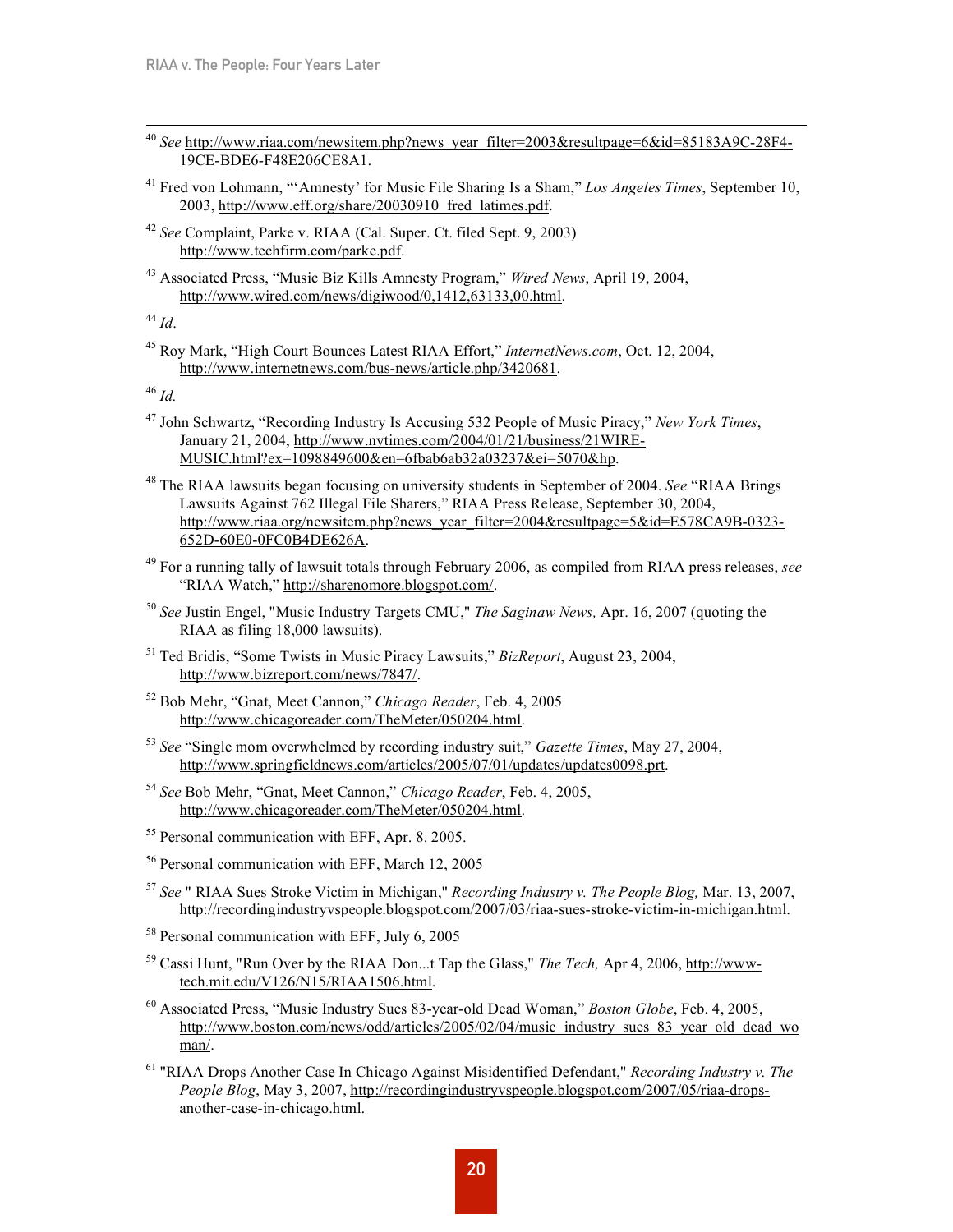- $62$  Orders and pleadings collected at http://recordingindustryvspeople.blogspot.com/2005/09/priorityrecords-v-chan-riaa-case.html.
- $^{63}$  Order and pleadings collected at http://recordingindustryvspeople.blogspot.com/2006/04/riaa-caseagainst-14-year-old-brittany.html.
- <sup>64</sup> Timothy O'Connor, "Taking on the Records Companies" *The Journal News,* http://www.thejournalnews.com/apps/pbcs.dll/article?AID+/200508.
- <sup>65</sup> "Elektra v. Santangelo -- Case Closed Except for Defendant's Attorneys Fees," *Recording Industry v. The People Blog*, April 10, 2007, http://recordingindustryvspeople.blogspot.com/2007/04/elektra-vsantangelo-case-closed-except.html.
- <sup>66</sup> "Oregon RIAA Victim Fights Back; Sues RIAA for Electronic Trespass, Violations of Computer Fraud & Abuse, Invasion of Privacy, RICO, Fraud," *Recording Industry v. The People Blog*, Oct. 3, 2005, http://recordingindustryvspeople.blogspot.com/2005/10/oregon-riaa-victim-fights-back-sues.html.
- <sup>67</sup> "RIAA Drops its Case Against Tanya Andersen," *Recording Industry v. The People Blog*, Jun. 4, 2007, http://recordingindustryvspeople.blogspot.com/2007/06/riaa-drops-its-case-against-tanya.html.
- <sup>68</sup> Eric Bangeman, "Victim of RIAA "driftnet" awarded attorneys' fees," *Ars Technica,* Feb. 7, 2007, http://arstechnica.com/news.ars/post/20070207-8786.html.
- <sup>69</sup> Eric Bangeman, "RIAA's Final Tab for Capitol v. Foster: \$68, 685.23," *Ars Technica*, July 16, 2007, http://arstechnica.com/news.ars/post/20070716-riaas-final-tab-for-capitol-vs-foster-68685-23.html.
- <sup>70</sup> *See* Eric Bangeman, "Victim of RIAA "driftnet" awarded attorneys' fees," *Ars Technica,* Feb. 7, 2007, http://arstechnica.com/news.ars/post/20070207-8786.html.
- $^{71}$  http://www.eff.org/legal/cases/interscope\_v\_leadbetter.
- $^{72}$  http://www.eff.org/legal/cases/lava\_v\_amurao/.
- <sup>73</sup> *See* Answer and Counterclaims at http://www.ilrweb.com/viewILRPDF.asp?filename=umg\_delcid\_070601AnswerCounterclaims.
- <sup>74</sup> *See* Eliot Van Buskirk, "A Poison Pen From the RIAA," *Wired,* Feb. 28, 2007, http://www.wired.com/politics/onlinerights/news/2007/02/72834.
- <sup>75</sup> *See* Thomas Mennecke, "RIAA Announces New Campus Lawsuit Strategy," *Slyck*, Feb. 28, 2007, http://www.slyck.com/story1422.html.
- <sup>76</sup> Ken Fisher, "Students largely ignore RIAA instant settlement offers," *Ars Technica,* March, 26, 2007, http://arstechnica.com/news.ars/post/20070326-students-largely-ignore-riaa-instant-settlementoffers.html.
- <sup>77</sup> *See* Susan Butler, "Sixth Wave of RIAA Pre-Litigation Letters Sent to Colleges," *The Hollywood Reporter Esq.*, July 19, 2007, http://www.hollywoodreporteresq.com/thresq/ip/article\_display.jsp?vnu\_content\_id=1003613999; RIAA Press Releases: May 2, 2007, http://www.riaa.org/newsitem.php?news\_year\_filter=2007&resultpage=2&id=C2476AFF-A70F-0567-76C2-FC3ECEE93D8E; Apr 11, 2007,

http://www.riaa.org/newsitem.php?news\_year\_filter=2007&resultpage=3&id=7408966D-245D-A17D-4869-C0DB1E7ADA97; Mar 21, 2007,

http://www.riaa.org/newsitem.php?news\_year\_filter=2007&resultpage=4&id=B3196098-01D3-FCD7-E97E-E8F8384E4986; Feb 28, 2007,

http://www.riaa.org/newsitem.php?news\_year\_filter=2007&resultpage=5&id=0BB7A35D-544B-2DD2-F374-4F680D6BAE9B; Aug. 16, 2007,

http://riaa.com/newsitem.php?news\_year\_filter=&resultpage=&id=8F561EB9-6C3D-D867-324D-18882703F7C2.

<sup>78</sup> Nick Penzenstadler, "UW warns music sharers," *The Badger Herald, Mar. 19, 2007,*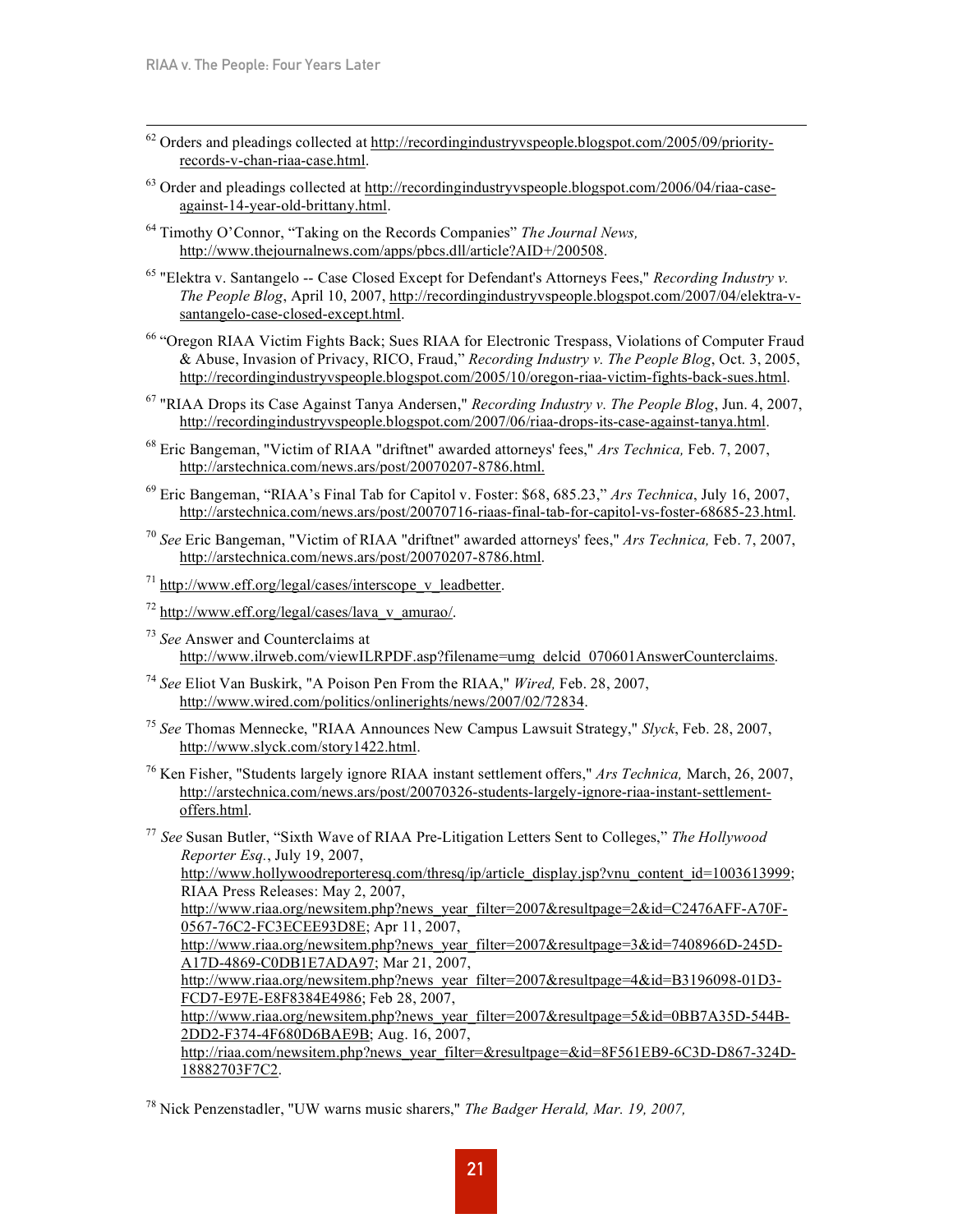http://badgerherald.com/news/2007/03/19/uw\_warns\_music\_share.php; *and* Tony Reaves, "UMS refuses to hand student info to RIAA", *The Maine Campus,* http://media.www.mainecampus.com/media/storage/paper322/news/2007/03/26/News/Ums-Refuses.To.Hand.Student.Info.To.Riaa-2792041.shtml.

- <sup>79</sup> *See* Stanford's "Student DMCA Complaint Policy & Reconnection Fee" description found here: http://www.ilrweb.com/viewILRPDF.asp?filename=stanford%20policy.
- <sup>80</sup> "AP: Music companies targeting colleges," *eSchool News,* Feb. 21, 2007, http://www.eschoolnews.com/news/showstory.cfm?ArticleID=6876.
- <sup>81</sup> *See* letter to ISPs from the RIAA, found here: http://www.ilrweb.com/viewILRPDF.asp?filename=ISPLetter; *and* Eric Bangeman, "Leaked letter shows RIAA pressuring ISPs, planning discounts for early settlements," Feb. 13, 2007, http://arstechnica.com/news.ars/post/20070213-8832.html.
- $82$  http://www.eff.org/IP/P2P/RIAA\_v\_ThePeople/example\_letter\_sent\_to\_universities.pdf; "Committee Looks at Technology to Limit Illegal File sharing," *House Science and Technology Committee, Jun 5, 2007,* http://science.house.gov/press/PRArticle.aspx?NewsID=1858.
- 83 Report found here: http://www.gao.gov/new.items/d04503.pdf.
- <sup>84</sup> *"File Sharing; Selected Universities Report Taking Action to Reduce Copyright Infringement,"* United States General Accounting Office, May 2004, p.22, http://www.gao.gov/new.items/d04503.pdf.

<sup>85</sup> *Id,* at 8-12.

- $86$  The hearing is archived here: http://judiciary.house.gov/oversight.aspx?ID=280.
- <sup>87</sup> For more information on cGrid see: http://arstechnica.com/news.ars/post/20070311-cgrid-the-real-p2ppunisher.html.
- <sup>88</sup> *See* "Committee Looks at Technology to Limit Illegal File sharing," June 5, 2007, http://science.house.gov/press/PRArticle.aspx?NewsID=1858.
- <sup>89</sup> *See* witness testimony of Greg Jackson before the House Science and Technology Committee found at: http://democrats.science.house.gov/Media/File/Commdocs/hearings/2007/full/05june/jackson\_testi mony.pdf.
- $90$  An example of such a letter, a long with the survey may be found here: http://www.eff.org/IP/P2P/RIAA\_v\_ThePeople/example\_letter\_sent\_to\_universities.pdf.
- <sup>91</sup> *See* Jacqui Cheng, "Forget party schools: The RIAA lists the top piracy schools in the US," *Ars Technica,* Feb 22, 2007, http://arstechnica.com/news.ars/post/20070222-8900.html; *and* Ken Fisher, " MPAA names its Top 25 movie piracy schools," *Ars Technica*, April 2, 2007, http://arstechnica.com/news.ars/post/20070402-mpaa-names-its-top-25-movie-piracy-schools.html
- <sup>92</sup> *See* William Triplett, "Congress threatens colleges," *Variety,* May 2, 2007, http://www.variety.com/article/VR1117964133.html?categoryid=18&cs=1.
- <sup>93</sup> "Survey of University Network and Data Integrity Practices," p.4, found here: http://www.eff.org/IP/P2P/RIAA\_v\_ThePeople/example\_letter\_sent\_to\_universities.pdf.
- $94$  For complete coverage of this bill, see http://www.opencongress.org/bill/110-h1689/show.
- $95$  The original version of the amendment, introduced as SA2314, can be found here: http://frwebgate.access.gpo.gov/cgibin/getpage.cgi?dbname=2007\_record&page=S9514&position=all
- <sup>96</sup> *See* Declan McCullagh, "Universities win Senate fight over anti-P2P proposal," *News.com*, July 24, 2007, http://news.com.com/8301-10784\_3-9749071-7.html.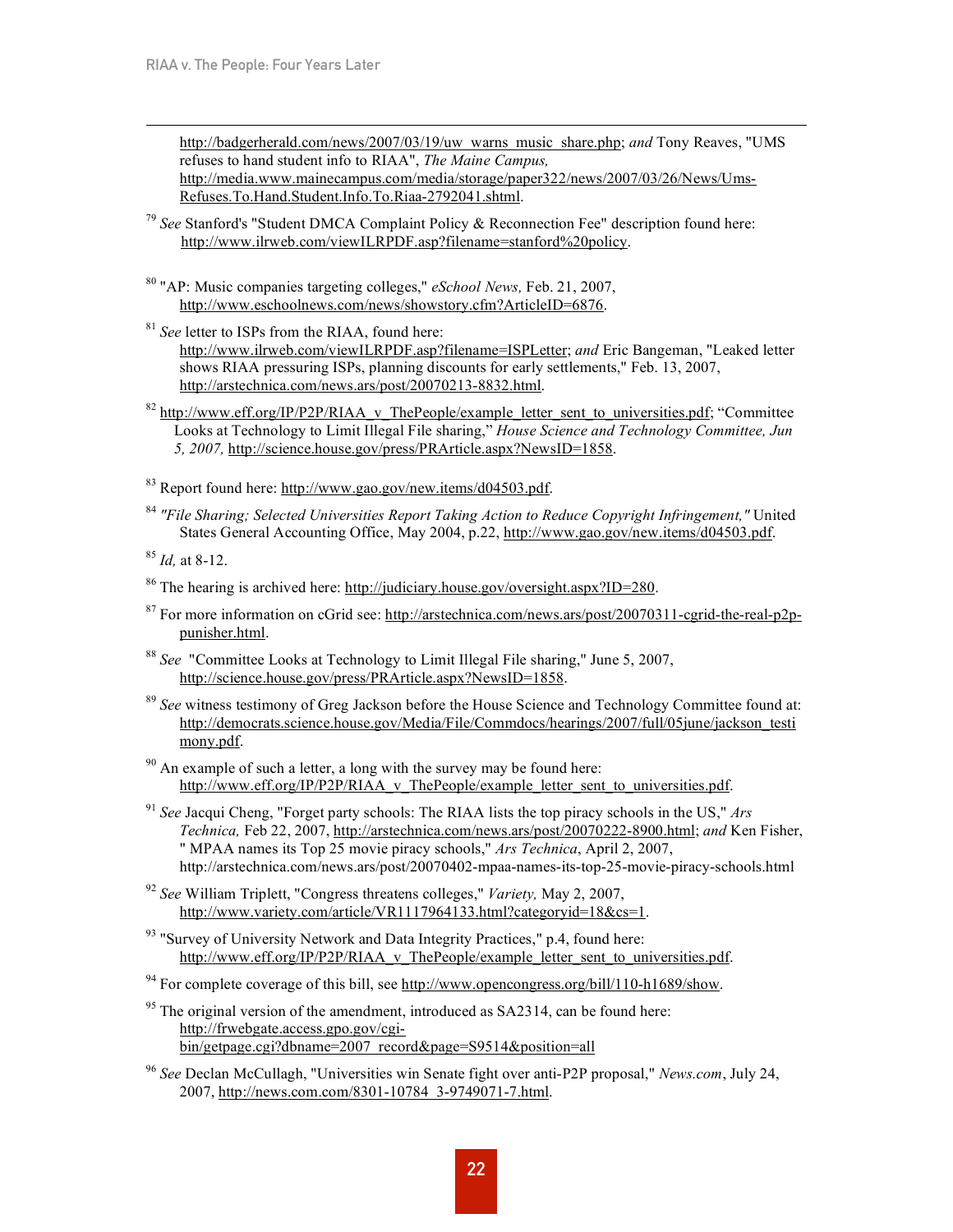<sup>97</sup> Andre Broido et al, "Is P2P dying or just hiding?", November/December 2004, http://www.caida.org/outreach/papers/2004/p2p-dying/p2p-dying.pdf.

<sup>98</sup> *Id.*

- <sup>99</sup> Jeff Howe, "BigChampagne is Watching You," *Wired*, October 2003, http://www.wired.com/wired/archive/11.10/fileshare.html.
- <sup>100</sup> "P2P Volume Climbs Again in June, User Levels Near 9 Million," *Digital Music News Blog*, July 8, 2005, http://www.digitalmusicnews.com/yesterday/july2005#070805p2p.
- <sup>101</sup> *Id.; and* John Boudreau, " Illegal file sharing showing no letup," *San Jose Mercury News,* Jul. 3, 2006, http://seattletimes.nwsource.com/html/businesstechnology/2003101281\_btfile sharing03.html.

<sup>102</sup> *Id.*

- <sup>103</sup> Eric Bangeman, "P2P Traffic Shifts Away From Music, Towards Movies," Ars Technica, July 5, 2007, http://arstechnica.com/news.ars/post/20070705-p2p-traffic-shifts-away-from-music-towardsmovies.html.
- <sup>104</sup> "The NPD Group: Legal Music Downloads Were Fastest Growing Digital Music Category in 2006," *NPD Group*, Mar. 14, 2007, http://www.npd.com/press/releases/press\_0703141.html.
- <sup>105</sup> Nathaniel Good, Jens Grossklags, David Thaw, Aaron Perzanowski, Deirdre Mulligan, and Joseph Konstan, "User Choices and Regret: Understanding Users' Decision Process about Consensually acquired Spyware," I/S: A Journal of Law and Policy for the Information Society, Vol. 2, No. 2, pp. 283-344 (2006).
- <sup>106</sup> *See* "Digital Media Destop Report," *Digital Music News Research Group*, February, 2007, http://www.digitalmusicnews.com/research/report/feb/feb2007desktopmain.
- $107$  Charles Duhigg, " Is Copying a Crime? Well...," Aug. 9, 2006, http://www.latimes.com/entertainment/news/la-fi-pollmusic9aug09,0,5791738,full.story?coll=lahome-headlines.
- <sup>108</sup> *See* Jeff Leeds, "Plunge in CD Sales Shakes Up Big Labels," N.Y. Times, May 28, 2007, at E1.
- <sup>109</sup> *See* Mitch Bainwol, "Building a Brighter Future Making and Selling Great Music," available at http://www.narm.com/2005Convention/Bainwol.pdf.
- <sup>110</sup> *See, e.g.*, Jack M. Germain, "Filesharers Can No Longer Hide," *TechNewsWorld,* February 2, 2005, http://www.technewsworld.com/story/40247.html (quoting BayTSP's CEO stating that "theft of intellectual property is so prevalent on the Internet that I will never put myself out of business").
- <sup>111</sup> *See* Leigh Philips, "Fast Track network sees decline in users, eDonkey gaining in popularity," *Digital Media Europe*, Mar. 10, 2005, http://www.dmeurope.com/default.asp?ArticleID=6614; John Borland, "Kazaa loses P2P crown," *CNET News.com*, October 11, 2004, http://news.com.com/Kazaa+loses+P2P+crown/2100-1038\_3-5406278.html.
- <sup>112</sup> Lee Rainie, Mary Madden, et al., "The impact of recording industry suits against music file swappers," Pew Internet & American Life Project, January 2004, http://www.pewinternet.org/pdfs/PIP\_File\_Swapping\_Memo\_0104.pdf.
- <sup>113</sup> *See id.* at 3 ("There may be a fraction of internet users who are simply less likely to admit to either downloading music or sharing files due to the negative media portrayal of the activity").
- <sup>114</sup> "The NPD Group Notes Recent Increase in Music File-Sharing," January 16, 2004, http://www.npd.com/dynamic/releases/press\_040116.htm. As of March 2005, only 12 percent of P2P users reported purchasing a song from a legal music download service in the previous month. *See* "Progress Report: Digital Music Landscape Shifting, but Slowly," The NPD Group, June 23, 2005, http://www.npd.com/dynamic/releases/press\_050623.html.
- <sup>115</sup> Lee Rainie, Mary Madden, et al., "The state of music downloading and file-sharing online," Pew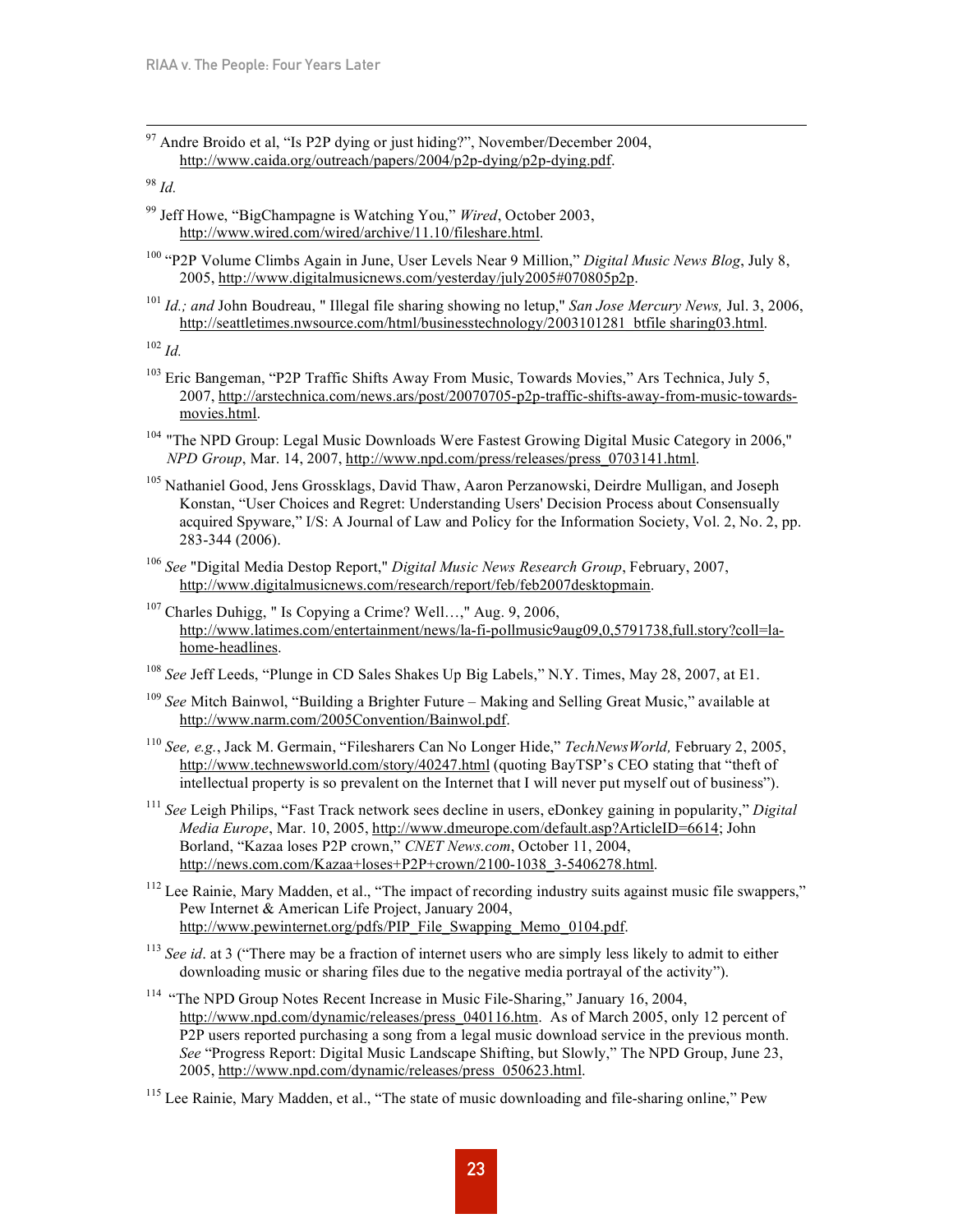Internet & American Life Project, April 2004, http://www.pewinternet.org/pdfs/PIP\_File sharing April 04.pdf.

- <sup>116</sup> *Id*. at 1. By January 2004, 24 million Americans reported sharing files, though the means of filesharing was unspecified. Lee Rainie, Mary Madden, et al., "Music and video downloading moves beyond P2P," Pew Internet & American Life Project, March 2005, http://www.pewinternet.org/pdfs/PIP\_File sharing\_March05.pdf.
- <sup>117</sup> *See, e.g.*, "Recording industry Begins Suing P2P Filesharers Who Illegally Offer Copyrighted Music Online," RIAA Press Release, Sept. 8,, 2003, http://www.riaa.org/newsitem.php?news\_year\_filter=2003&resultpage=6&id=85183A9C-28F4- 19CE-BDE6-F48E206CE8A1.
- <sup>118</sup> *See* Steve Knopper, "RIAA Will Keep On Suing," *Rolling Stone*, June 9, 2005, available at http://www.rollingstone.com/news/story/7380412/riaa\_will\_keep\_on\_suing.
- <sup>119</sup> Dave McGuire, "Kids Pirate Music Freely," *WashingtonPost.com*, May 18, 2004, http://www.washingtonpost.com/wp-dyn/articles/A37231-2004May18.html.
- <sup>120</sup> "Higher Education's Problems with Illegal Student Downloading Have Just Begun," News Release, April 16, 2004, http://www.bentley.edu/newsevents/pr\_view.cfm?CFID=668768&CFTOKEN=74886326&id=1440.
- <sup>121</sup> Brad Cook, " TMO Reports Analyst's High School Survey Sees Continued iPod Domination," *The Mac Observer,* Oct. 3, 2006, http://www.macobserver.com/stockwatch/2006/10/03.2.shtml (referring to Piper Jaffrey's survey).
- <sup>122</sup> A Westlaw search of the nation's major newspapers for the round of lawsuits filed on June 29, 2005 returned no results.
- <sup>123</sup> Lisa Bowman, "Labels Aim Big Guns At Small File Swappers" *CNET News.com*, June 25, 2003, http://news.com.com/Labels+aim+big+guns+at+small+file+swappers/2100-1027\_3-1020876.html?tag=st.rn.
- <sup>124</sup> "RIAA Statement On MGM V. Grokster Supreme Court Ruling," RIAA Press Release, June 27, 2005, http://www.riaa.org/newsitem.php?news\_year\_filter=2005&resultpage=7&id=DE79FC7C-A22E-931E-CF31-59E03950450C.

125 *Id*.

- <sup>126</sup> *See* "iTunes Store Tops Two Billion Songs," Jan 9, 2007, http://www.apple.com/pr/library/2007/01/09itunes.html.
- <sup>127</sup> "RIAA Continues Enforcement of Rights With New Lawsuits Against 784 Illegal Filesharers," June 29, 2005, http://www.riaa.org/newsitem.php?news\_year\_filter=2005&resultpage=7&id=8B83713E-4BD3-F311-29FB-AE9100E49FF1.
- <sup>128</sup> *See* "Universal Backs Free Music Offer," BBC News, Aug. 29, 2006, available at http://news.bbc.co.uk/2/hi/business/5294842.stm.
- $129$  For a comparison of the restrictions imposed on major authorized music services, see Electronic Frontier Foundation, "The Customer is Always Wrong: A User's Guide to DRM in Online Music," http://www.eff.org/IP/DRM/guide/.
- <sup>130</sup> *Id*. See also Tenley Woodman, "Napster tunes in with new deal: Download us for a song," *Boston Herald,* Mar. 30 2005, http://theedge.bostonherald.com/musicNews/view.bg?articleid=75625; Dinesh Sharma, "Yahoo Expands its Music Service," *CNET News.com,* August 18, 2005, http://news.com.com/Yahoo+expands+its+music+service/2100-1027\_3-5838155.html; Edward Baig, "Music Subscription Services Can Be a Good Deal," *USA Today*, May 25, 2005, http://www.usatoday.com/tech/columnist/edwardbaig/2005-05-25-subscriptions\_x.htm.

<sup>131</sup> *See* Erik Schmidt, " Does DRM Enable Online Music Innovation?," *TechLawForum.Net,* Mar. 28,